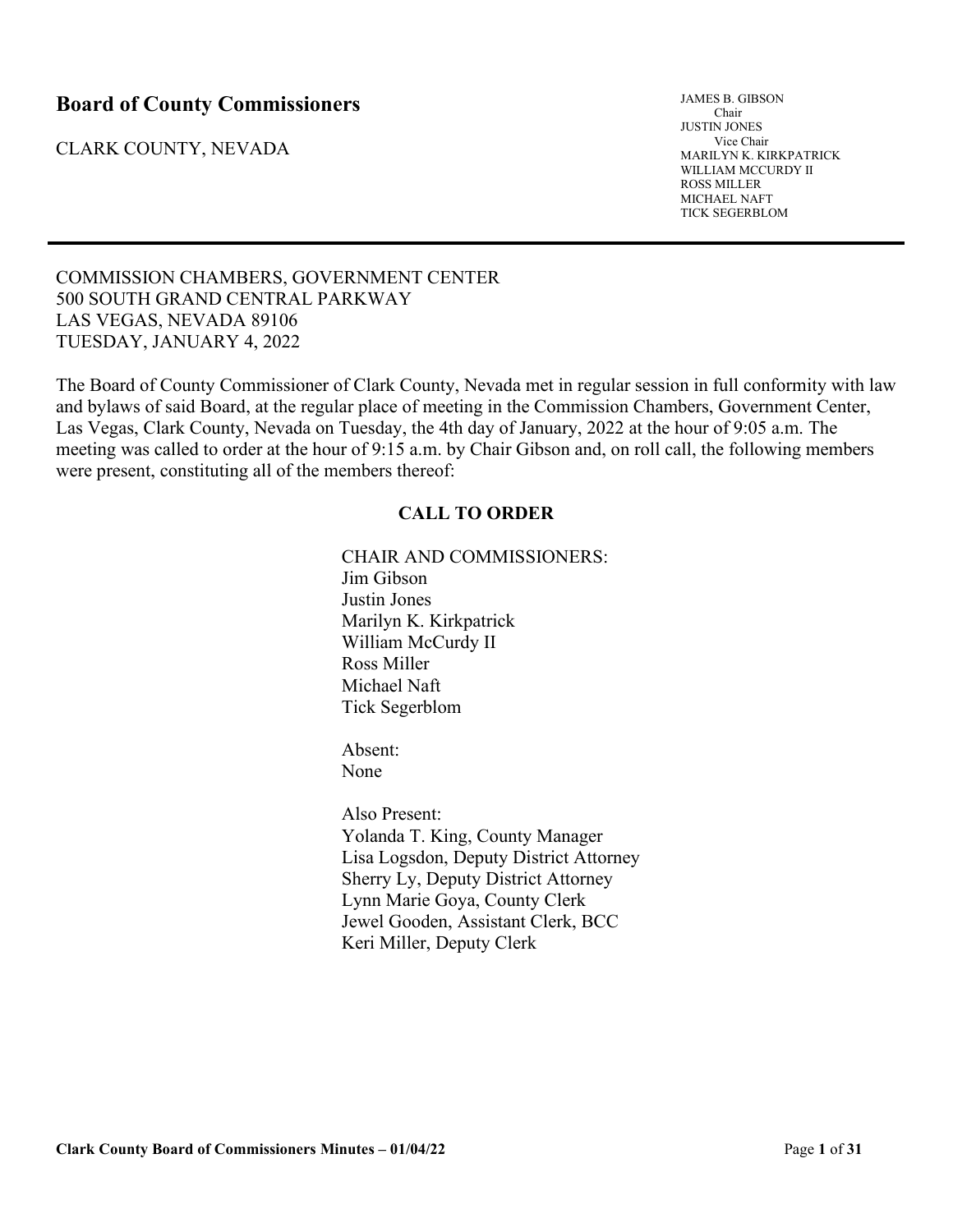| <b>JIM GIBSON</b>            | Good morning. We welcome you to the first of our County Commission<br>Board Meetings for 2022, and we wish you all a Happy New Year. Th-<br>this meeting will come to order, and the first item, uh, on our agenda, is<br>the, uh, a Proclamation Presentation. Is that correct?                                                                                                                                                         |
|------------------------------|------------------------------------------------------------------------------------------------------------------------------------------------------------------------------------------------------------------------------------------------------------------------------------------------------------------------------------------------------------------------------------------------------------------------------------------|
| 2021.                        | <b>ITEM NO. 1</b> Present a proclamation to Stephanie Lontz in recognition of her heroic actions on December 13,                                                                                                                                                                                                                                                                                                                         |
| YOLANDA KING                 | Yes, good morning, um, Chair Gibson, and Commissioners. Uh, the first<br>section of our agenda are your Commissioner/County Manager<br>recognition items. We have Item Number One, which is to present a<br>proclamation to Stephanie Lontz in recognition of her heroic actions on<br>December 13th, 2021.                                                                                                                              |
| <b>GIBSON</b>                | Thank you. Victor, will you roll the video?                                                                                                                                                                                                                                                                                                                                                                                              |
| <b>FOX 5 VIDEO ANNOUNCER</b> | On Monday, a Ring doorbell camera captured nineteen-year-old Lauren<br>holding the family dog Max in her arms, trying to swat away an<br>aggressive dog. Lauren screamed for help, and Lontz came swooping in.                                                                                                                                                                                                                           |
| STEPHANIE LONTZ              | Get (beep) back! Get back! Get -                                                                                                                                                                                                                                                                                                                                                                                                         |
| <b>FOX 5 VIDEO ANNOUNCER</b> | Lontz put herself in front of the dog, allowing Lauren and Max to get<br>inside safely.                                                                                                                                                                                                                                                                                                                                                  |
| <b>LONTZ</b>                 | The screams made me think of my own child. Um, I would only hope<br>that somebody would jump in and help her if she was in a similar<br>situation. I wouldn't even think it's motherly, just, it's the human thing<br>to do. No, no, no -                                                                                                                                                                                                |
| <b>FOX 5 VIDEO ANNOUNCER</b> | Lontz said delivery drivers go through so much we don't see captured<br>on camera.                                                                                                                                                                                                                                                                                                                                                       |
| <b>LONTZ</b>                 | You're a bad dog!                                                                                                                                                                                                                                                                                                                                                                                                                        |
| <b>LONTZ</b>                 | Two days prior, I had been bit by a dog (laughs). Um, two days before<br>that, I had saved a baby that wasn't even two years old yet, locked in a<br>house. I mean, we really do go for - through a lot, and we're there when<br>other people aren't. And sometimes it's not even recognized. I have a co-<br>worker who put out a fire in a back yard the other day. It's just, we are<br>really there - sometimes when nobody's there. |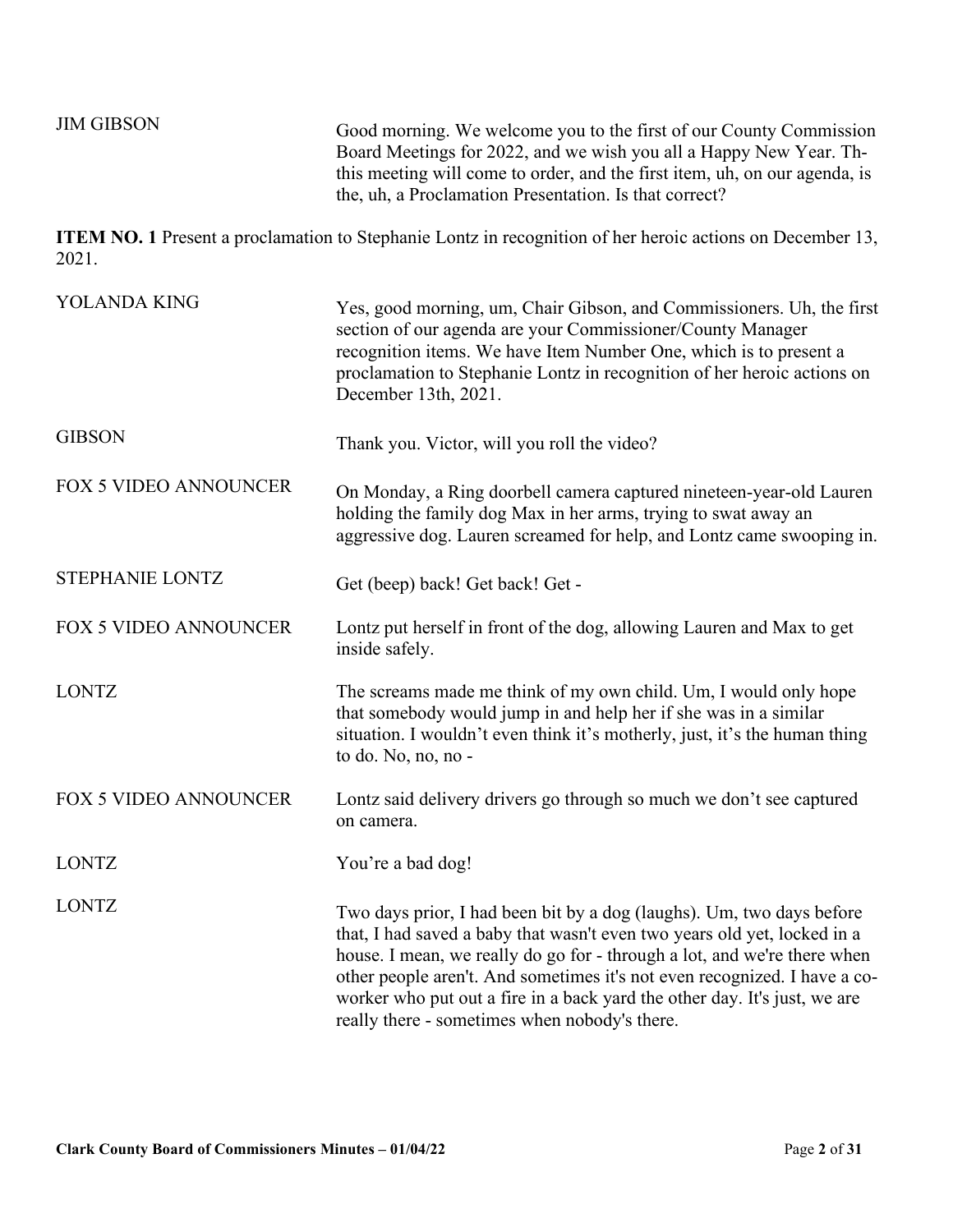| <b>GIBSON</b> | Well, Stephanie, you're here today. Would you come up here with us?<br>As we just saw, she is a true hero. S- she was working her Amazon<br>delivery route on December thirteenth when she heard screaming. We<br>saw what happened. And I - I talked with Stephanie just a moment ago,<br>and I said, "You must know dogs." And she said, "Oh yes, I - I love<br>dogs." But she said, "When I looked at what was happening, I only saw<br>people." And $I - I$ - it was a wonderful thing. When you think about the<br>tragedy that was avoided, obviously, and we saw it all play itself out,<br>that you really helped avoid something that could have been terrible, but<br>you did a lot more than that, for us as a community. Over the course of<br>the - the past years, we've seen acts of heroism, we've seen things that<br>are examples - uh - real examples, of the kind of people we ought to be.<br>And what you've done is you've set an example for all of us. You've<br>shown us once again, that we're a real community and that we ought to<br>sh - show forth love for one another. Stephanie's husband, Joshua, is<br>with us. Would you stand, Joshua? And her two children, Isabella and<br>Isaiah, are al - also here to celebrate this moment. We are so proud to be<br>able to present you with a proclamation that honors your bravery and<br>your humanity. We're also pleased to present you with the Distinguished<br>Medal of Honor. You have earned that. (unintelligible) And let's hold<br>this up so we can get a picture. Okay. |
|---------------|----------------------------------------------------------------------------------------------------------------------------------------------------------------------------------------------------------------------------------------------------------------------------------------------------------------------------------------------------------------------------------------------------------------------------------------------------------------------------------------------------------------------------------------------------------------------------------------------------------------------------------------------------------------------------------------------------------------------------------------------------------------------------------------------------------------------------------------------------------------------------------------------------------------------------------------------------------------------------------------------------------------------------------------------------------------------------------------------------------------------------------------------------------------------------------------------------------------------------------------------------------------------------------------------------------------------------------------------------------------------------------------------------------------------------------------------------------------------------------------------------------------------------------------------------------------------|
| <b>LONTZ</b>  | I can't (unintelligible).                                                                                                                                                                                                                                                                                                                                                                                                                                                                                                                                                                                                                                                                                                                                                                                                                                                                                                                                                                                                                                                                                                                                                                                                                                                                                                                                                                                                                                                                                                                                            |
| <b>GIBSON</b> | (unintelligible)                                                                                                                                                                                                                                                                                                                                                                                                                                                                                                                                                                                                                                                                                                                                                                                                                                                                                                                                                                                                                                                                                                                                                                                                                                                                                                                                                                                                                                                                                                                                                     |
| <b>LONTZ</b>  | (laughs) Okay.                                                                                                                                                                                                                                                                                                                                                                                                                                                                                                                                                                                                                                                                                                                                                                                                                                                                                                                                                                                                                                                                                                                                                                                                                                                                                                                                                                                                                                                                                                                                                       |
| <b>GIBSON</b> | (unintelligible) display (unintelligible).                                                                                                                                                                                                                                                                                                                                                                                                                                                                                                                                                                                                                                                                                                                                                                                                                                                                                                                                                                                                                                                                                                                                                                                                                                                                                                                                                                                                                                                                                                                           |
| <b>LONTZ</b>  | Thank you. (laughs) I know I might, it's nice jewelry.                                                                                                                                                                                                                                                                                                                                                                                                                                                                                                                                                                                                                                                                                                                                                                                                                                                                                                                                                                                                                                                                                                                                                                                                                                                                                                                                                                                                                                                                                                               |
| <b>GIBSON</b> | You can wear it at work. (laughs)                                                                                                                                                                                                                                                                                                                                                                                                                                                                                                                                                                                                                                                                                                                                                                                                                                                                                                                                                                                                                                                                                                                                                                                                                                                                                                                                                                                                                                                                                                                                    |
| <b>LONTZ</b>  | I got promoted. (laughs)                                                                                                                                                                                                                                                                                                                                                                                                                                                                                                                                                                                                                                                                                                                                                                                                                                                                                                                                                                                                                                                                                                                                                                                                                                                                                                                                                                                                                                                                                                                                             |
| <b>GIBSON</b> | This is yours.                                                                                                                                                                                                                                                                                                                                                                                                                                                                                                                                                                                                                                                                                                                                                                                                                                                                                                                                                                                                                                                                                                                                                                                                                                                                                                                                                                                                                                                                                                                                                       |
| <b>LONTZ</b>  | Thank you.                                                                                                                                                                                                                                                                                                                                                                                                                                                                                                                                                                                                                                                                                                                                                                                                                                                                                                                                                                                                                                                                                                                                                                                                                                                                                                                                                                                                                                                                                                                                                           |
| <b>GIBSON</b> | So St – Stephanie, tell us what was going through your mind.                                                                                                                                                                                                                                                                                                                                                                                                                                                                                                                                                                                                                                                                                                                                                                                                                                                                                                                                                                                                                                                                                                                                                                                                                                                                                                                                                                                                                                                                                                         |
| LONTZ         | Um, when I saw her, I was just - I had already had another dog in my<br>vehicle and their owner, and I was getting them safe. And as soon as<br>they were safe, I heard her screaming and I ran to her. It really wasn't -                                                                                                                                                                                                                                                                                                                                                                                                                                                                                                                                                                                                                                                                                                                                                                                                                                                                                                                                                                                                                                                                                                                                                                                                                                                                                                                                           |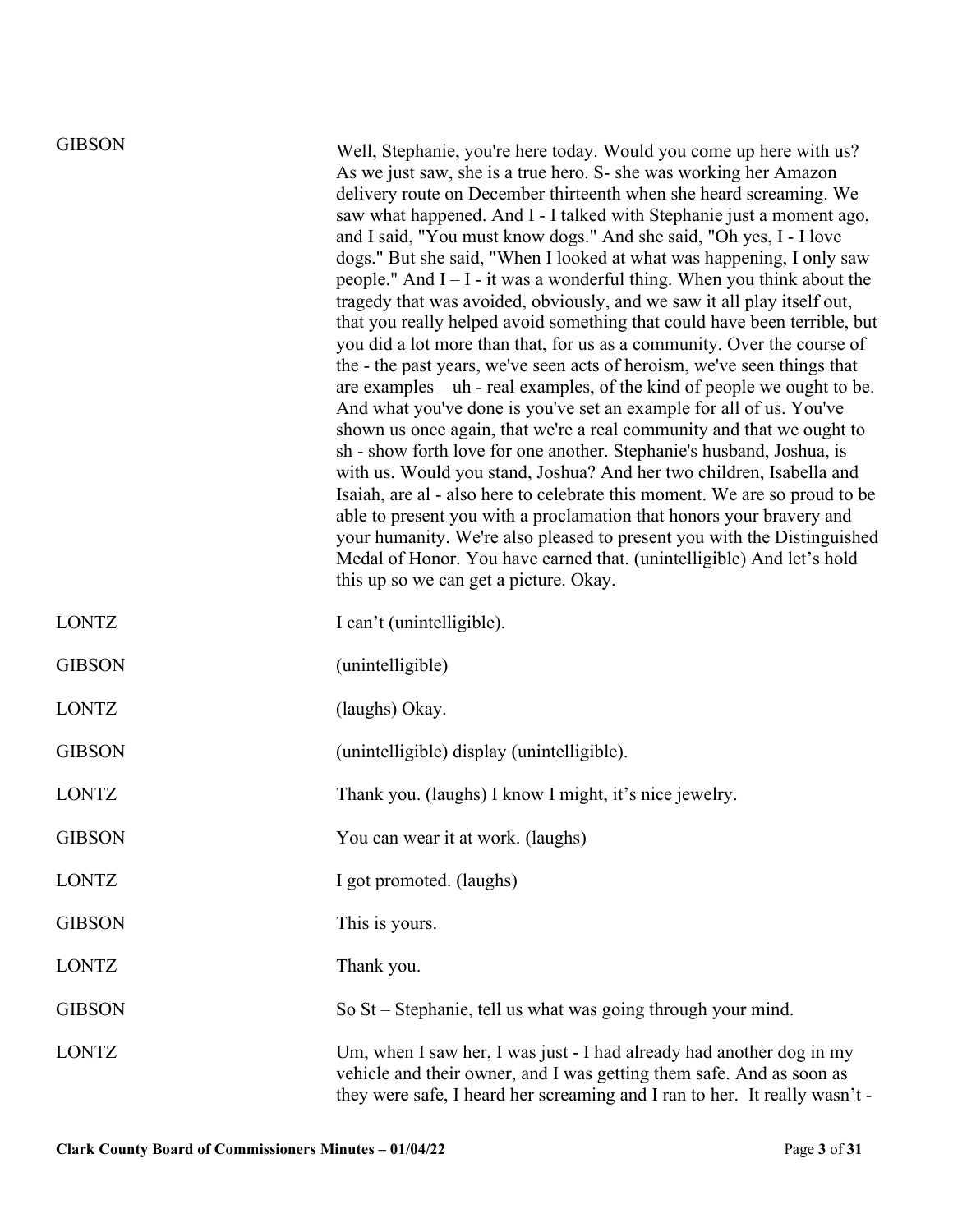| <b>LONTZ</b>                     | there's no instinct in something like that. It's $-$ It's like your soul is<br>moving your body, and your brain is just preparing you for the worst.<br>It's $-$ that's all I can describe it as.                                                                                                              |
|----------------------------------|----------------------------------------------------------------------------------------------------------------------------------------------------------------------------------------------------------------------------------------------------------------------------------------------------------------|
| <b>GIBSON</b>                    | Incredible. Thank you so much for being here with us today.                                                                                                                                                                                                                                                    |
| <b>LONTZ</b>                     | Thank you. But I do hope that - that more people will - will rush and<br>help and realize we're capable of doing more and not pick up their<br>cameras. And maybe just help.                                                                                                                                   |
| <b>GIBSON</b>                    | Well, it's obvious you just acted.                                                                                                                                                                                                                                                                             |
| <b>LONTZ</b>                     | Yes.                                                                                                                                                                                                                                                                                                           |
| <b>GIBSON</b>                    | Thank you so much.                                                                                                                                                                                                                                                                                             |
| <b>LONTZ</b>                     | Thank you so much.                                                                                                                                                                                                                                                                                             |
| <b>GIBSON</b>                    | When you're not wearing it, you can put it in this box.                                                                                                                                                                                                                                                        |
| <b>LONTZ</b>                     | Thank you, I'll try to take it off (unintelligible).                                                                                                                                                                                                                                                           |
| <b>GIBSON</b>                    | Are there others?                                                                                                                                                                                                                                                                                              |
| <b>ACTION</b>                    | No action was taken by the Board.                                                                                                                                                                                                                                                                              |
| <b>ITEM NO. 2 PUBLIC COMMENT</b> |                                                                                                                                                                                                                                                                                                                |
| <b>KING</b>                      | Commi – no, Commissioners, that concludes your Commissioner or<br>County Manager recognition items. $Uh - Chair$ Gibson we can move to<br>the first portion of the meeting that's devoted to public comment.                                                                                                   |
| <b>GIBSON</b>                    | If there are those here who wish to make public comment, we invite you<br>forward. We ask you to indicate which item on the agenda you wish to<br>speak to and spell your last name for us. Is there anyone here who<br>wishes to speak on items on the agenda this morning? There are none.<br>We'll move on. |
|                                  | <b>ITEM NO. 3</b> Approval of Minutes of the Regular Meeting on December 7, 2021. (For possible action)                                                                                                                                                                                                        |
| <b>KING</b>                      | The next section of the agenda will be, um, actually, I'm sorry. We -<br>next we have Item Number Three, which is the approval of the minutes<br>of the regular meeting on December Seventh, Two Thousand Twenty-<br>One.                                                                                      |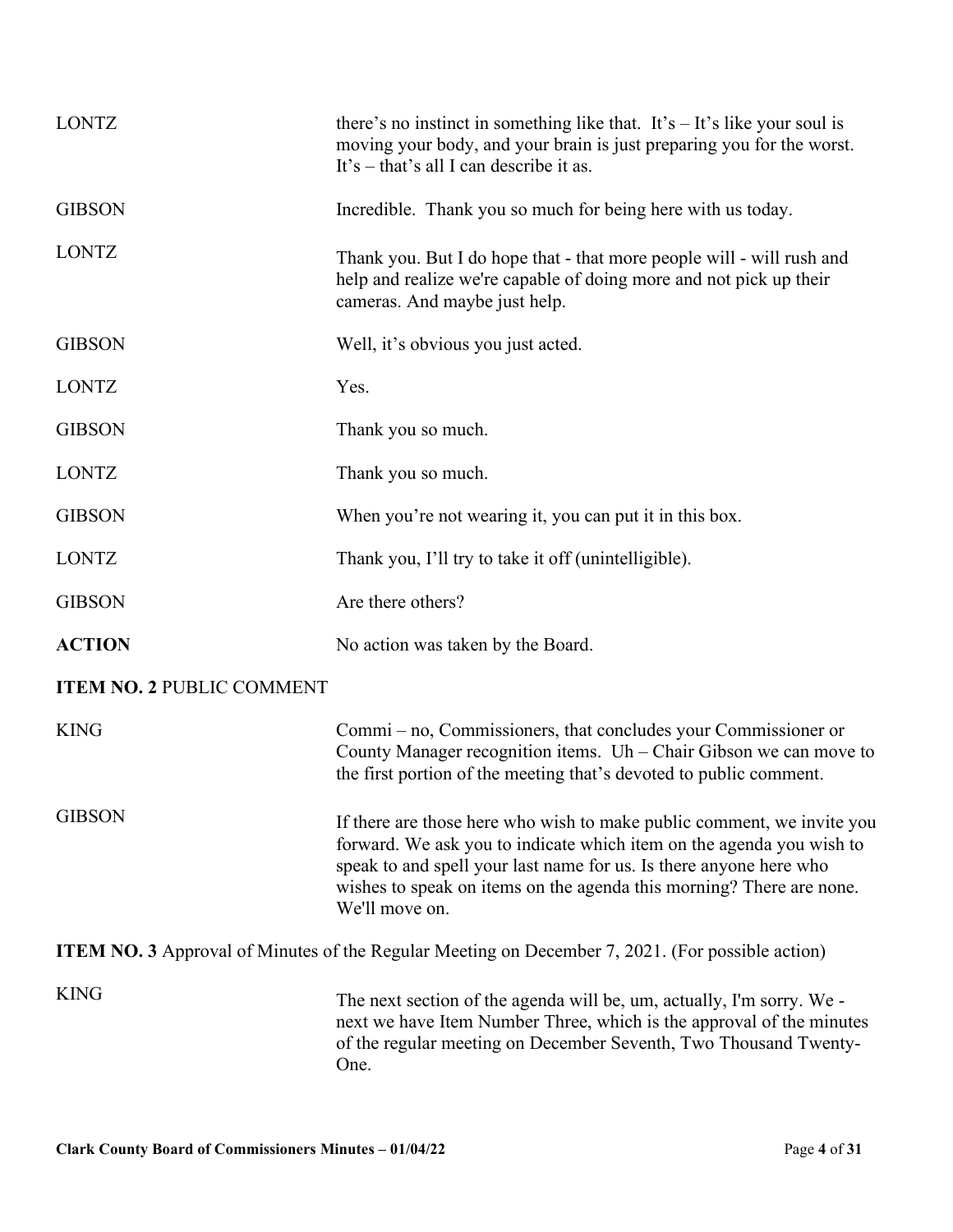| <b>GIBSON</b>                            | There's a motion by Commissioner Jones for approval. Please cast your<br>votes. The motion carries.                                                                                                                                                                             |  |
|------------------------------------------|---------------------------------------------------------------------------------------------------------------------------------------------------------------------------------------------------------------------------------------------------------------------------------|--|
| <b>ACTION</b>                            | It was moved by Commissioner Justin Jones, and carried by unanimous<br>vote of the members present, that the subject minutes be approved.                                                                                                                                       |  |
| (For possible action)                    | <b>ITEM NO. 4</b> Approval of Agenda with the Inclusion of Any Emergency Items and Deletion of Any Items.                                                                                                                                                                       |  |
| <b>KING</b>                              | Next. We have Item Number Four, which is the approval of the agenda<br>with the inclusion of any emergency items and deletion of any items. Uh<br>- Chair Gibson and Commissioners, I do not have any changes to the<br>$a$ genda – um - at this point in time. Thank you.      |  |
| <b>GIBSON</b>                            | Thank you. So is there a motion - relative to the $-$ um - consent agenda?<br>There's a motion for approval by Commissioner Jones, please cast your<br>votes. The motion carries.                                                                                               |  |
| <b>ACTION</b>                            | It was moved by Commissioner Justin Jones, and carried by unanimous<br>vote of the members present, that the agenda be approved.                                                                                                                                                |  |
| ITEM NOS. 5 THROUGH 32 - CONSENT AGENDA: |                                                                                                                                                                                                                                                                                 |  |
| <b>KING</b>                              | Next, we can move to your consent agenda under section five of the<br>agenda. Please note that Items Numbers Five through Thirty-Two<br>comprise of your consent agenda. I do not have any items to be deleted,<br>nor do I have any items to be taken separately at this time. |  |
| <b>GIBSON</b>                            | There's a motion. Are - any discussion on the motion? Please cas -<br>please cast your votes. And the motion carries.                                                                                                                                                           |  |
| <b>ACTION</b>                            | It was moved by Commissioner Justin Jones, and carried by unanimous<br>vote of the members present, that the recommendation be approved.                                                                                                                                        |  |
|                                          | <b>ITEM NO. 5</b> Ratify and approve an Amendment to the Contract with Lisa A. Durette MD PLLC dba Healthy<br>Minds for CRE No. 603154-13 for Comprehensive Mental Health Services: and authorize the Chief                                                                     |  |

E No. 603154-13, for Comprehensive Mental Health Services; and authorize the Chief Financial Officer or her designee to sign the Amendment; or take other action as appropriate. (Previous Amendments and original Contract are available for public viewing at the County Clerk's Office, Commission Division) (For possible action)

| <b>ACTION</b> | It was moved by Commissioner Justin Jones, and carried by unanimous |
|---------------|---------------------------------------------------------------------|
|               | vote of the members present, that the recommendation be approved.   |

**ITEM NO. 6** Ratify and approve an Amendment to the Contract with Sparkflight Studios, LLC dba Sparkflight Studios, for CBE No. 604517-17, for Professional Architectural Services for Government Center and Central Plant: Roof Rehabilitation; and authorize the Chief Financial Officer or her designee to sign the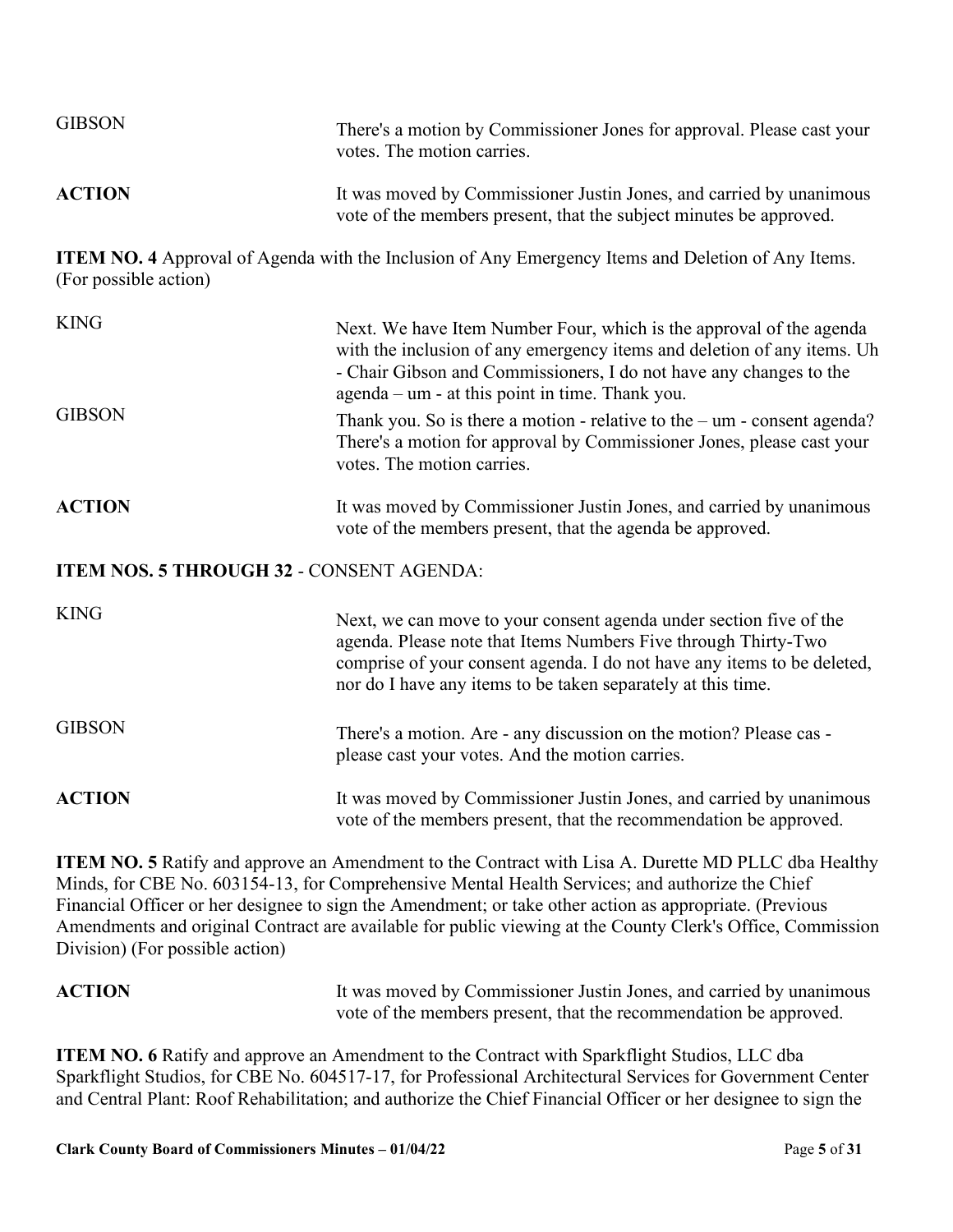Amendment; or take other action as appropriate. (For possible action)

**ACTION** It was moved by Commissioner Justin Jones, and carried by unanimous vote of the members present, that the recommendation be approved.

**ITEM NO. 7** Ratify and approve an Amendment to the Contract with Bridge Counseling Associates, for CBE No. 604197-16, to provide Treatment Services for Felony DUI Court Program; and authorize the Chief Financial Officer or her designee to sign the Amendment; or take other action as appropriate. (For possible action)

| <b>ACTION</b> | It was moved by Commissioner Justin Jones, and carried by unanimous |
|---------------|---------------------------------------------------------------------|
|               | vote of the members present, that the recommendation be approved.   |

**ITEM NO. 8** Ratify and authorize the Chair to sign the Interlocal Agreement with State of Nevada, Department of Business and Industry, Nevada Housing Division, for CBE No. 606018-21, for Account for Affordable Housing Trust Fund; or take other action as appropriate. (For possible action)

**ACTION** It was moved by Commissioner Justin Jones, and carried by unanimous vote of the members present, that the recommendation be approved.

**ITEM NO. 9** Approve the award of Bid No. 606014-21, for Annual Requirements Contract for Carpet and Vinyl Purchase and Install Countywide, to the low responsive and responsible bidder, contingent upon submission of the required bonds and insurance. Staff recommends award to Henderson Floor Coverings Inc. dba Cloud Carpet One, Floor & Home; or take other action as appropriate. (For possible action)

**ACTION** It was moved by Commissioner Justin Jones, and carried by unanimous vote of the members present, that the recommendation be approved.

**ITEM NO. 10** Approve the award of Bid No. 606024-21, for Annual Requirements Contract for New Expanded Metal Security Fence (EMSF), to the low responsive and responsible bidder, contingent upon submission of the required insurance. Staff recommends award to Tre Barnen LLC dba Red Star Fence Company; or take other action as appropriate. (For possible action)

**ACTION** It was moved by Commissioner Justin Jones, and carried by unanimous vote of the members present, that the recommendation be approved.

**ITEM NO. 11** Note for the record the following Town Advisory Board (TAB) and/or Citizens Advisory Council (CAC) Minutes: Enterprise TAB - December 1, 2021; Laughlin TAB - November 9, 2021; Lone Mountain CAC - November 30, 2021; Moapa TAB - September 28, 2021; Paradise TAB - November 30, 2021; Searchlight TAB - November 10, 2021; Spring Valley TAB - November 30, 2021; Sunrise Manor TAB - December 2, 2021; Whitney TAB - December 2, 2021; and Winchester TAB - November 30, 2021.

| <b>ACTION</b> | It was moved by Commissioner Justin Jones, and carried by unanimous |
|---------------|---------------------------------------------------------------------|
|               | vote of the members present, that the recommendation be approved.   |

**ITEM NO. 12** Approve the application for a change of location of a licensed Importer/Wholesaler for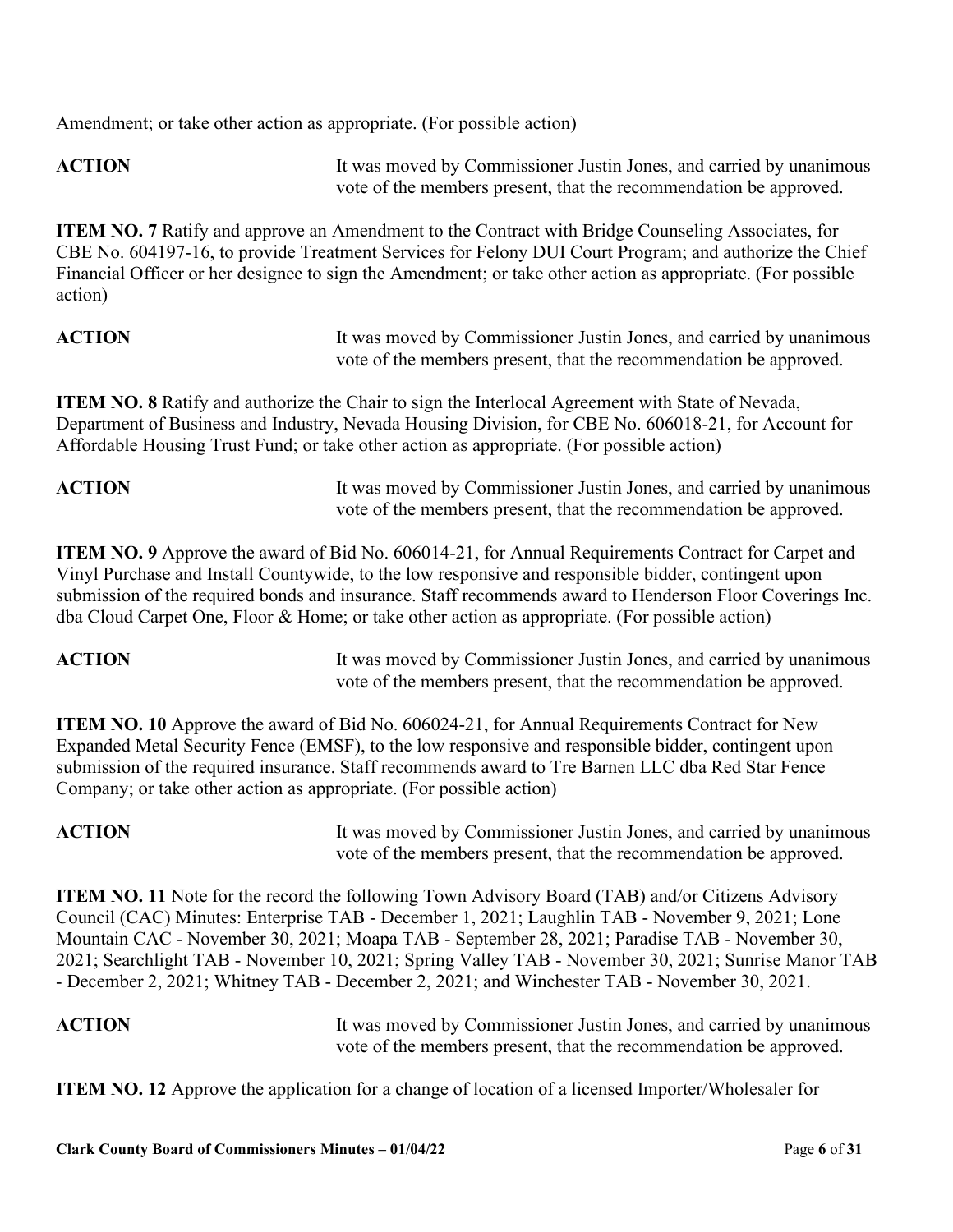Atlantis Bevco, LLC, located at 3111 S Valley View Blvd, Suite F-103, Las Vegas, Nevada 89102 in accordance with Nevada Revised Statute 369. Commission District: F (For possible action)

| <b>ACTION</b> | It was moved by Commissioner Justin Jones, and carried by unanimous |
|---------------|---------------------------------------------------------------------|
|               | vote of the members present, that the recommendation be approved.   |

**ITEM NO. 13** Approve the ratification of the grant application to the United States Department of Health and Human Services (HHS) from the Clark County Department of Social Service (CCSS) to administer the Ryan White Part A Program and Minority AIDS Initiative (MAI) in the Las Vegas Transitional Grant Area (TGA) to provide services from March 1, 2022, through February 28, 2025 to eligible individuals in the TGA infected and affected by HIV/AIDS; and accept any grant funding awarded. (For possible action)

**ACTION** It was moved by Commissioner Justin Jones, and carried by unanimous vote of the members present, that the recommendation be approved.

**ITEM NO. 14** Ratify the submission of the renewal grant application to the U.S. Department of Housing and Urban Development (HUD) for the Southern Nevada Continuum of Care (CoC) Homeless Management Information System (HMIS) Expansion Project by Clark County Social Service (CCSS) in the amount of \$860,154 to provide the current software system and authorize the Administrator of Human Services or his designee to accept any grant funds awarded. (For possible action)

**ACTION** It was moved by Commissioner Justin Jones, and carried by unanimous vote of the members present, that the recommendation be approved.

**ITEM NO. 15** Approve the submission of the grant application to the U.S. Department of Housing and Urban Development (HUD) for the Northern Nevada Continuum of Care (CoC) Homeless Management Information System (HMIS) Project by Clark County Social Service (CCSS) in the amount of \$122,822 and \$30,706 in Emergency Solutions Grant (ESG) cash match from Nevada Housing Division to provide software and administration and authorize the Administrator of Human Services or his designee to accept any grant funds awarded. (For possible action)

**ACTION** It was moved by Commissioner Justin Jones, and carried by unanimous vote of the members present, that the recommendation be approved.

**ITEM NO. 16** Ratify the submission of the grant application to the U.S. Department of Housing and Urban Development (HUD) for the Rural Nevada Continuum of Care (CoC) Homeless Management Information System (HMIS) Expansion Project by Clark County Social Service (CCSS) in the amount of \$14,400 and \$6,225 in Emergency Solutions Grant (ESG) cash match from Nevada Housing Division to provide software and administration and authorize the Administrator of Human Services or his designee to accept any grant funds awarded. (For possible action)

**ACTION** It was moved by Commissioner Justin Jones, and carried by unanimous vote of the members present, that the recommendation be approved.

**ITEM NO. 17** Ratify the submission of the grant application to the U.S. Department of Housing and Urban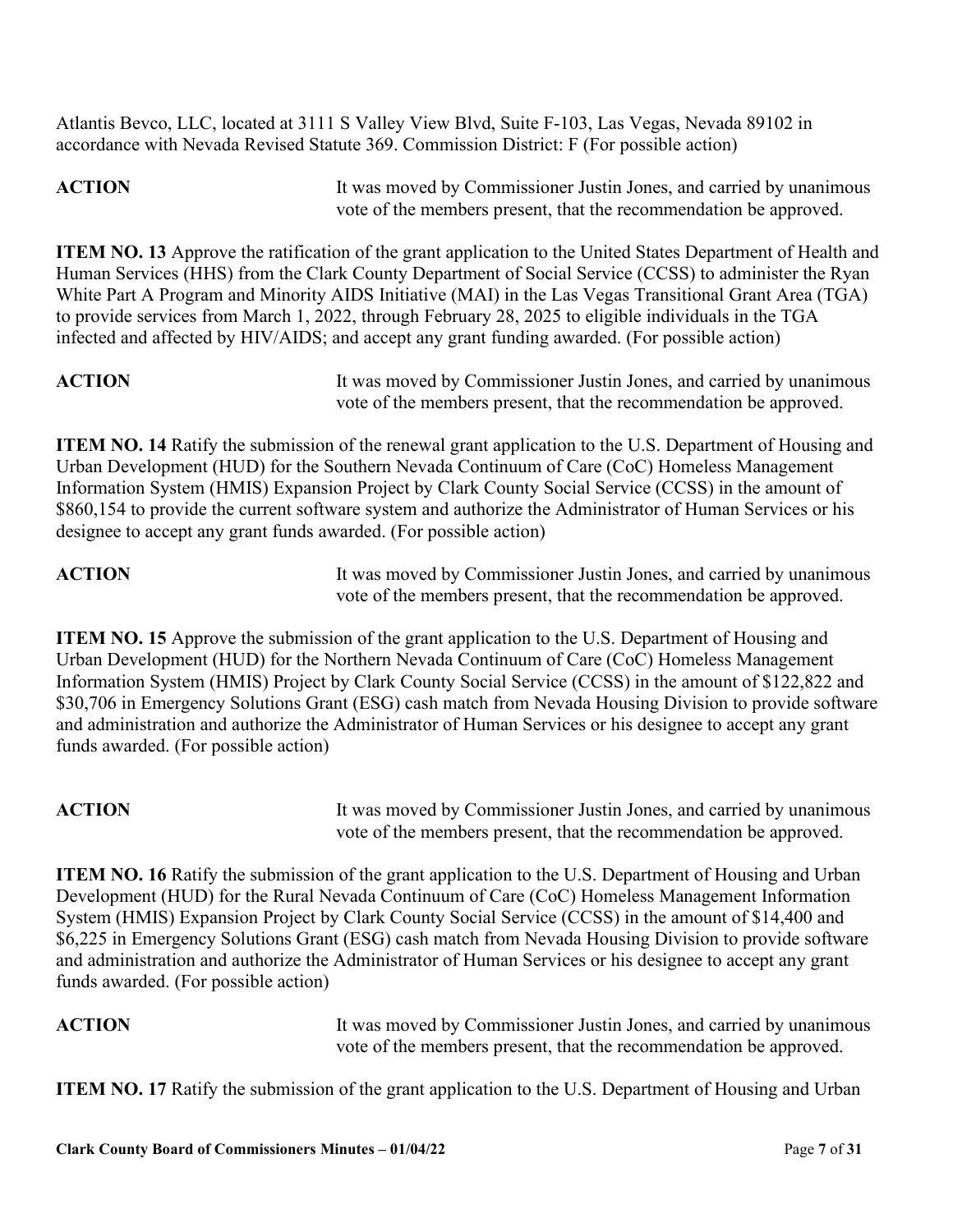Development (HUD) for the Rural Nevada Continuum of Care (CoC) Homeless Management Information System (HMIS) Project by Clark County Social Service (CCSS) in the amount of \$78,341 and \$19,585 in Emergency Solutions Grant (ESG) cash match from Nevada Housing Division to provide software and administration and authorize the Administrator of Human Services or his designee to accept any grant funds awarded. (For possible action)

**ACTION** It was moved by Commissioner Justin Jones, and carried by unanimous vote of the members present, that the recommendation be approved.

**ITEM NO. 18** Ratify the submission of the grant application to the U.S. Department of Housing and Urban Development (HUD) for the Southern Nevada Continuum of Care (CoC) Planning Project by Clark County Social Service (CCSS) in the amount of \$435,222 to provide planning activities toward implementation of the Homeless Emergency and Rapid Transition to Housing (HEARTH) Act of 2009; and authorize the Administrator of Human Services or his designee to accept any grant funds awarded and authorize the creation of one (1) Full Time Management Analyst II or equivalent position. (For possible action)

**ACTION** It was moved by Commissioner Justin Jones, and carried by unanimous vote of the members present, that the recommendation be approved.

**ITEM NO. 19** Approve and authorize the Department of Environment and Sustainability to submit applications to the U.S. Environmental Protection Agency for Clean Air Act Sections 103 and 105 grants, not to exceed \$1.5 million, to fund air quality projects and programs through January 31, 2023; authorize acceptance of grant funds awarded; and authorize the Director to execute any necessary documents relating to the application or award, including an EPA Assistance Amendment to extend the budget/project period. (For possible action)

**ACTION** It was moved by Commissioner Justin Jones, and carried by unanimous vote of the members present, that the recommendation be approved.

**ITEM NO. 20** Authorize the Director of Parks and Recreation or his designee to sign grant documents and accept any funds awarded from NFL Green. (For possible action)

**ACTION** It was moved by Commissioner Justin Jones, and carried by unanimous vote of the members present, that the recommendation be approved.

**ITEM NO. 21** Approve and authorize the County Manager or her designee to sign Supplemental No. 7 to the professional engineering services contract between Clark County and HDR Engineering, Inc. (Craig Smart, P.E., Associate Vice President) to extend the contract term for the Russell Road between the Clark County 215 Bruce Woodbury Beltway and Rainbow Boulevard project. (For possible action)

**ACTION** It was moved by Commissioner Justin Jones, and carried by unanimous vote of the members present, that the recommendation be approved.

**ITEM NO. 22** Approve and authorize the Chair to sign Supplemental No. 1 to Interlocal Contract No. 1187 among Clark County, Regional Transportation Commission of Southern Nevada, City of Las Vegas, City of North Las Vegas, and City of Henderson to increase total funds for the Freeway and Arterial Systems of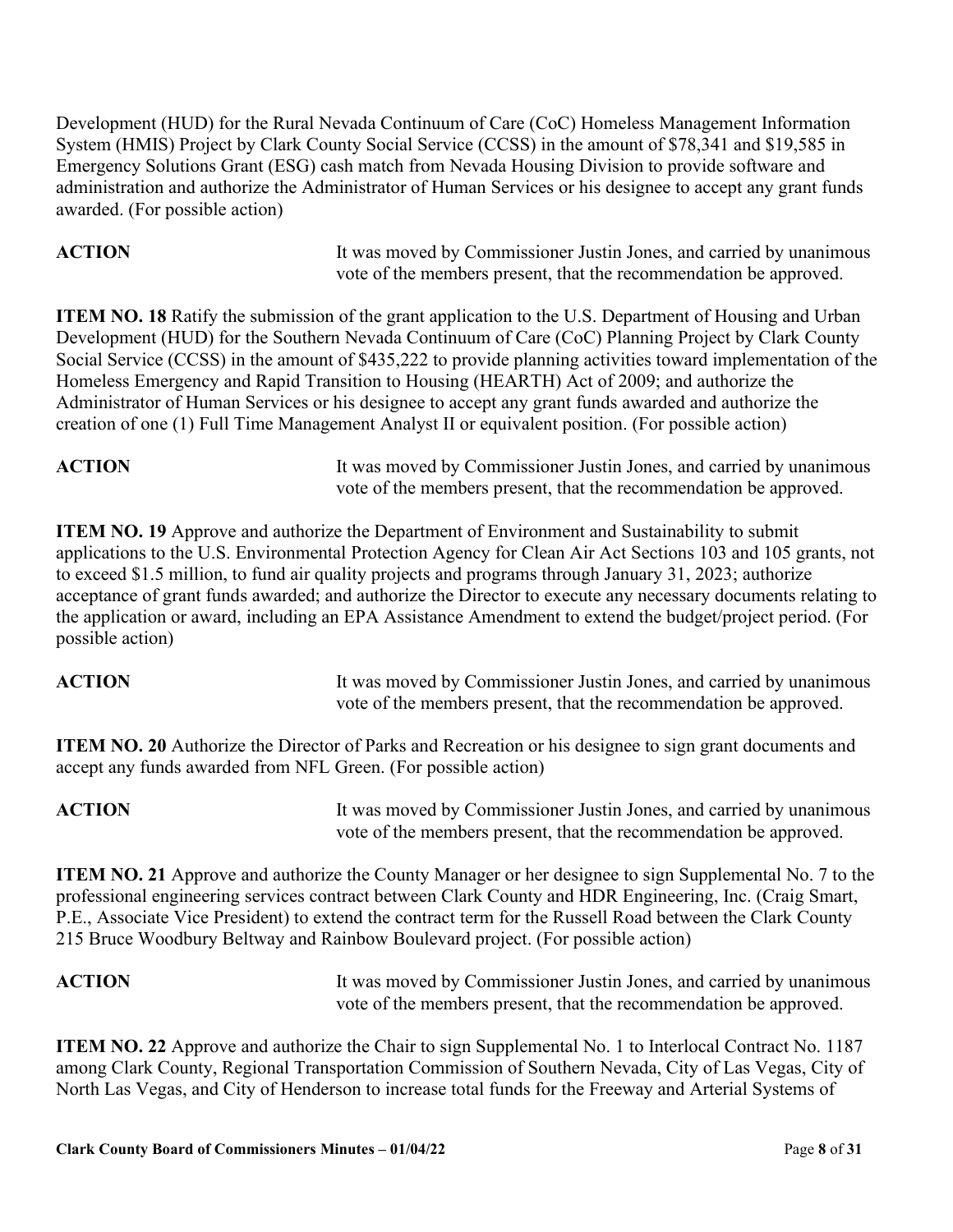Transportation (FAST) Network Upgrades project. (For possible action)

**ACTION** It was moved by Commissioner Justin Jones, and carried by unanimous vote of the members present, that the recommendation be approved.

**ITEM NO. 23** Approve and authorize the Chair to sign Supplemental No. 1 to Interlocal Contract No. 1261 between Clark County and Regional Transportation Commission of Southern Nevada to increase total funds for the Intersection Improvements Program: Traffic Signal Equipment Procurement Fiscal Year 2021 project. (For possible action)

**ACTION** It was moved by Commissioner Justin Jones, and carried by unanimous vote of the members present, that the recommendation be approved.

**ITEM NO. 24** Approve and authorize the Chair to sign Interlocal Contract No. 1343 between Clark County and Regional Transportation Commission of Southern Nevada for the Hualapai Way between Russell Road and Flamingo Road project. (For possible action)

### **ACTION** It was moved by Commissioner Justin Jones, and carried by unanimous vote of the members present, that the recommendation be approved.

**ITEM NO. 25** Approve and authorize the County's legal counsel to execute a Stipulation And Order For Settlement, Entry of Judgment, Entry of Final Order of Condemnation, And Release Of All Claims with Western Aluminum Rolling Mills, Inc. in the case of Clark County vs. Jack T. Belcher, et. al., District Court Case No. A-16-740636-C, relating to eminent domain and acquisition of a portion of Assessor's Parcel Number 162-20-202-017 necessary for the public purpose of easements for the Harmon Avenue / Union Pacific Railroad Grade Separation Project and related improvements. (For possible action)

**ACTION** It was moved by Commissioner Justin Jones, and carried by unanimous vote of the members present, that the recommendation be approved.

**ITEM NO. 26** Approve and authorize the Director of Real Property Management or her designee to sign a Grant of Non-Exclusive Road Easement to Southern California Edison Company for a ?9.76 acre access road easement encumbering multiple parcels within the area known as the Fort Mohave lands and sign any other documents as necessary to complete the transaction. (For possible action)

**ACTION** It was moved by Commissioner Justin Jones, and carried by unanimous vote of the members present, that the recommendation be approved.

**ITEM NO. 27** Approve and authorize the Director of Real Property Management or designee to sign Amendment No. 4 to Contract for Consulting Services for Ground Lease Portfolio Phase II with JABarrett Company, LLC (James A. Barrett, President) for the financial report reviews of Clark County's portfolio of ground leases on Department of Aviation lands. (For possible action)

**ACTION** It was moved by Commissioner Justin Jones, and carried by unanimous vote of the members present, that the recommendation be approved.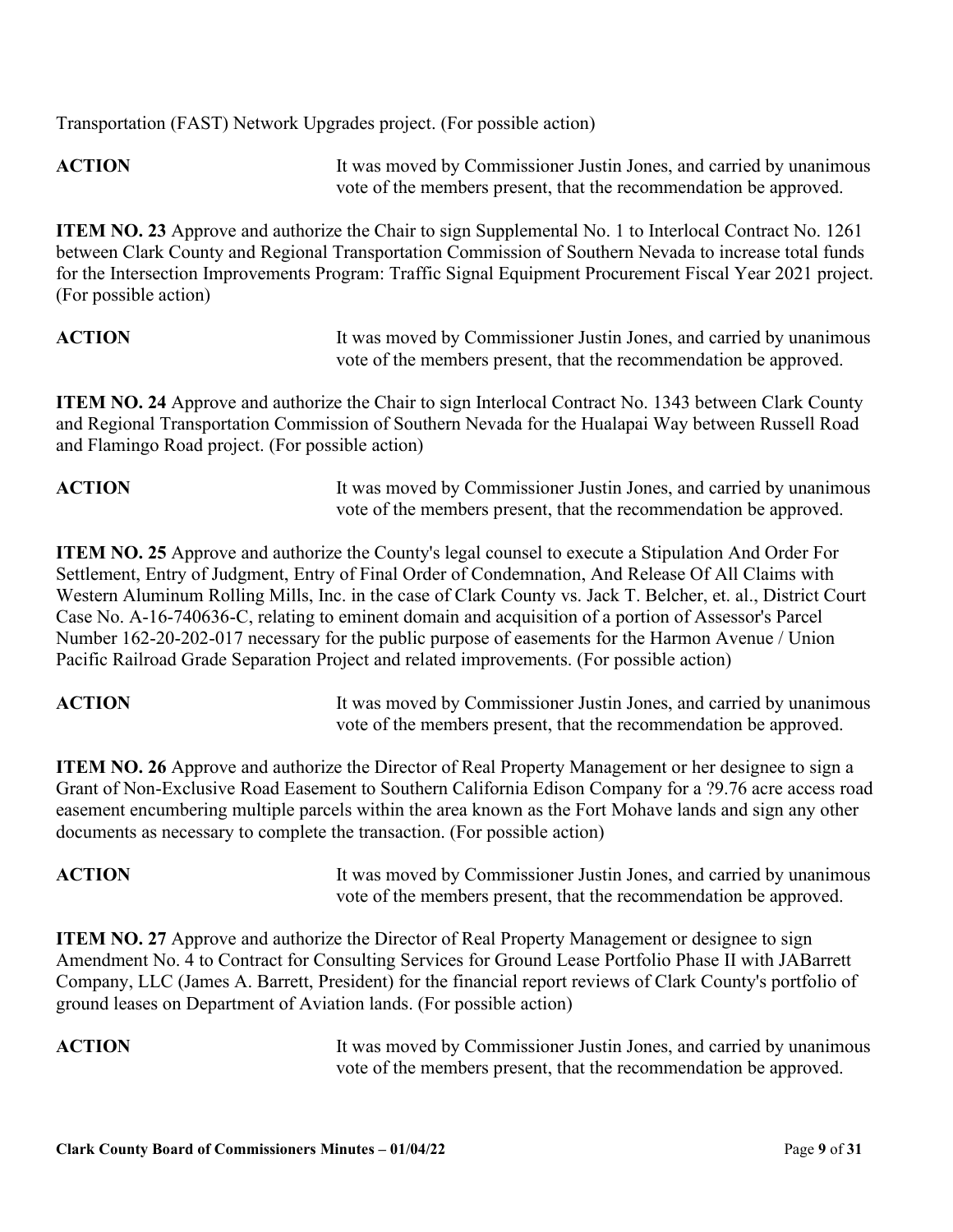**ITEM NO. 28** In accordance with NRS 244.210 and 354.220 through 354.250, approve, adopt, and authorize the Chair to sign a resolution to authorize refunds as shown on Exhibit "A. " (For possible action)

## **ACTION** It was moved by Commissioner Justin Jones, and carried by unanimous vote of the members present, that the recommendation (including the adoption of Resolution No. R-1-4-22-1) be approved.

**ITEM NO. 29** Approve and authorize the Chair to sign the correction of the 2018-2019 thru 2021-2022 Secured and the 2021-2022 Unsecured Assessment Roll AR-0104-22-1 and order the corrections to be made. (For possible action)

**ACTION** It was moved by Commissioner Justin Jones, and carried by unanimous vote of the members present, that the recommendation be approved.

**ITEM NO. 30** Ratify and accept the grant from the Nevada Department of Public Safety, Office of Traffic Safety for \$47,846 to partially fund (1) limited permanent Specialty Court Coordinator (I28) position for the Eighth Judicial District, Specialty Courts, for Felony DUI Court. (For possible action)

**ACTION** It was moved by Commissioner Justin Jones, and carried by unanimous vote of the members present, that the recommendation be approved.

**ITEM NO. 31** Approve and authorize compensation for 13.3 additional hours of service for a total of 23.3 hours for a hearing conducted by Administrative Hearing Officer Michelle Tobler in accordance with Clark County Code Section 2.68.060. (For possible action)

**ACTION** It was moved by Commissioner Justin Jones, and carried by unanimous vote of the members present, that the recommendation be approved.

**ITEM NO. 32** Ratify the submission of the FY2021 Assistance to Firefighters Grant application submitted by the Clark County Fire Department to the Federal Emergency Management Agency in the amount of \$797,779.60 for the implementation of the Blue Card Certification Program effective two years from the date the grant is awarded; authorize the Fire Chief or his designee to sign award documents as necessary; and accept any funds awarded. (For possible action)

ACTION It was moved by Commissioner Justin Jones, and carried by unanimous vote of the members present, that the recommendation be approved.

**ITEM NO. 33** Identify emerging issues to be addressed by staff or by the Board at future meetings; receive updates on the activities of the various regional boards and commissions; and direct staff accordingly.

KING Commissioners, we can now move to the business items section of your agenda, the Item Number Thirty-Three, which is to identify emerging issues to be addressed by staff or by the board of future meetings, to receive updates on the activities of the various regional boards and commissions, and direct staff accordingly.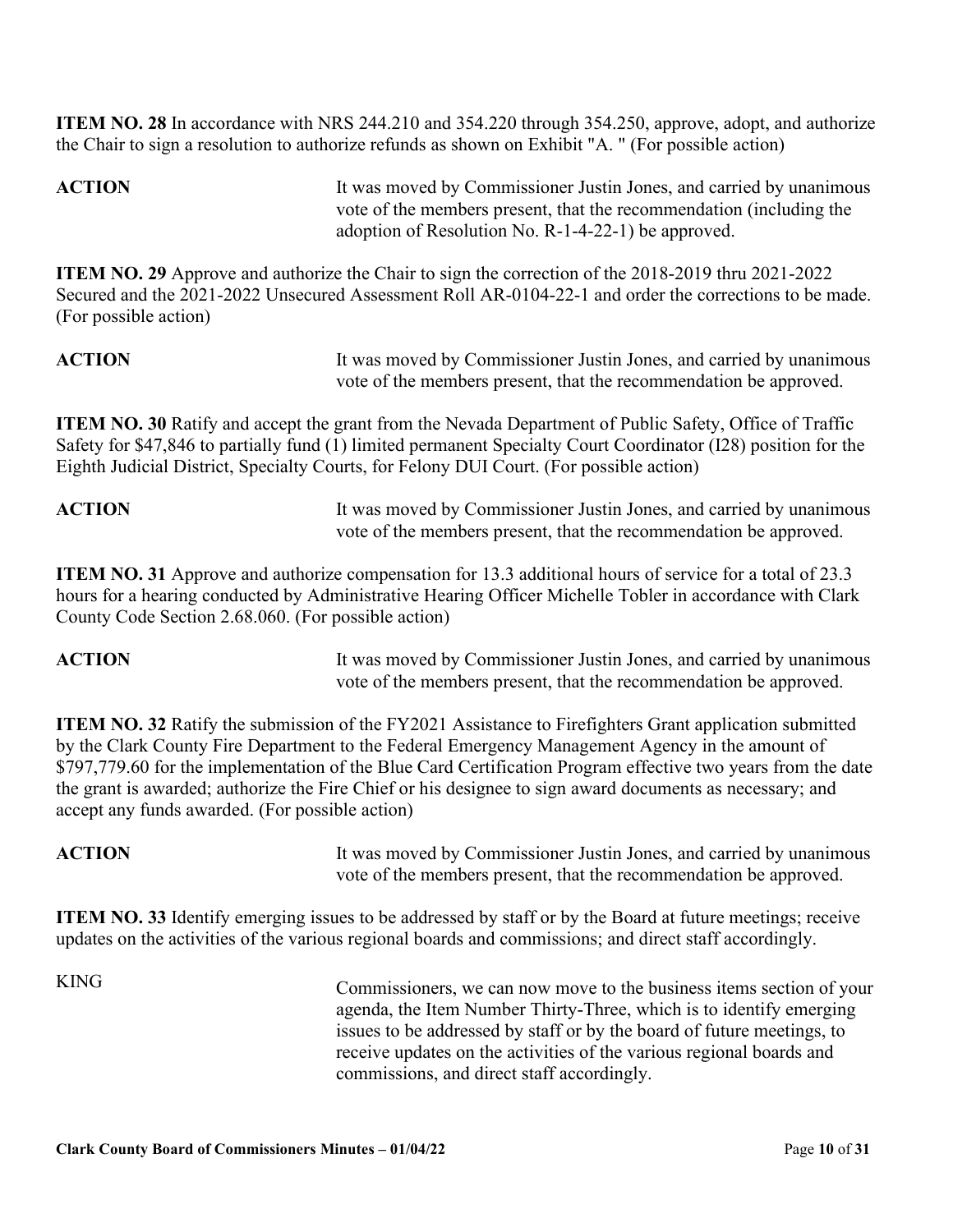| <b>GIBSON</b>              | Thank you. Commissioner McCurdy. Commissioner Naft, do you have<br>anything?                                                                                                                                                                                                                                                                                                                                                                                                                                                                                                                                                                                                                                                                                                                                                                                                                                                                                                                                                                                                                                                                                                                                                                                |
|----------------------------|-------------------------------------------------------------------------------------------------------------------------------------------------------------------------------------------------------------------------------------------------------------------------------------------------------------------------------------------------------------------------------------------------------------------------------------------------------------------------------------------------------------------------------------------------------------------------------------------------------------------------------------------------------------------------------------------------------------------------------------------------------------------------------------------------------------------------------------------------------------------------------------------------------------------------------------------------------------------------------------------------------------------------------------------------------------------------------------------------------------------------------------------------------------------------------------------------------------------------------------------------------------|
| <b>MICHAEL NAFT</b>        | Thank you, Chairman. Uh, just a couple events to highlight coming up,<br>Commissioner Jones and I will be in $-$ uh - the Inspirada Anthem part of<br>District A and District F for a coffee and conversation on January<br>Twenty-Ninth, ten a.m. to eleven. Uh - we'll be hosted by Romano<br>Mercato. Uh - also wanna highlight for our residents in the south part of<br>Clark County – uh - the wide array of – um - services that are now being<br>offered out of the Laughlin Regional Government Center. Uh - thanks to<br>our Business Licensing Department, they have in-person office hours<br>from nine a.m. to one p.m. on the first Wednesday of the month. Also<br>nine to one on the first Wednesday of the month, Nevada Legal Services<br>is in-house to answer any $-\text{uh}$ - legal questions from the community.<br>Uh - our brand new $-$ uh - uh thanks to the Clerk and Recorder's office,<br>our self-service kiosk is available from eight a.m. to five p.m., Monday<br>to Thursday. And our township administration $-$ uh - personnel are there<br>from eight a.m. to five p.m. Tuesday to Friday $-$ uh - to answer any<br>questions and to help assist residents in Laughlin, Searchlight, and Cal-<br>Nev-Ari. Thank you. |
| <b>GIBSON</b>              | Thank you. Commissioner Miller, do you have anything?                                                                                                                                                                                                                                                                                                                                                                                                                                                                                                                                                                                                                                                                                                                                                                                                                                                                                                                                                                                                                                                                                                                                                                                                       |
| <b>ROSS MILLER</b>         | No.                                                                                                                                                                                                                                                                                                                                                                                                                                                                                                                                                                                                                                                                                                                                                                                                                                                                                                                                                                                                                                                                                                                                                                                                                                                         |
| <b>GIBSON</b>              | <b>Commissioner Segerblom?</b>                                                                                                                                                                                                                                                                                                                                                                                                                                                                                                                                                                                                                                                                                                                                                                                                                                                                                                                                                                                                                                                                                                                                                                                                                              |
| <b>TICK SEGERBLOM</b>      | Thank you, Mister Chair. Um - my office had sent out a mailing for a<br>meeting about the tiger sanctuary for next – uh - week on the twelfth –<br>uh - because of COVID we're gonna $-$ uh - uh - cancel that in-person<br>meeting and schedule a virtual meeting. So, if you get a postcard asking<br>you to come, $s - uh - listen$ or hear about the tiger sanctuary $- uh -$<br>please ignore that. And then look for a further em - email and postcard -<br>uh - for the - for the virtual date. Thank you.                                                                                                                                                                                                                                                                                                                                                                                                                                                                                                                                                                                                                                                                                                                                           |
| <b>GIBSON</b>              | Thank you. Commissioner Kirkpatrick.                                                                                                                                                                                                                                                                                                                                                                                                                                                                                                                                                                                                                                                                                                                                                                                                                                                                                                                                                                                                                                                                                                                                                                                                                        |
| <b>MARILYN KIRKPATRICK</b> | Yeah. Thank you, Mister Chairman. Um - so I do have a few things. Um<br>- one - um - Twenty Twenty-One - the end of Twenty Twenty-One was<br>a hard year for – um - so many and we lost a lot of greats. $So - um - I$ -<br>I wanted to talk about Myrna Williams – um - who was a former County<br>Commissioner – um - who passed away, and I think we have a little bit<br>of video and all the many things – uh - that she did for the community.<br>You know $-$ um - at the $-$ uh - family court system, she was<br>instrumental in making sure that kids had a safe place to visit with their                                                                                                                                                                                                                                                                                                                                                                                                                                                                                                                                                                                                                                                        |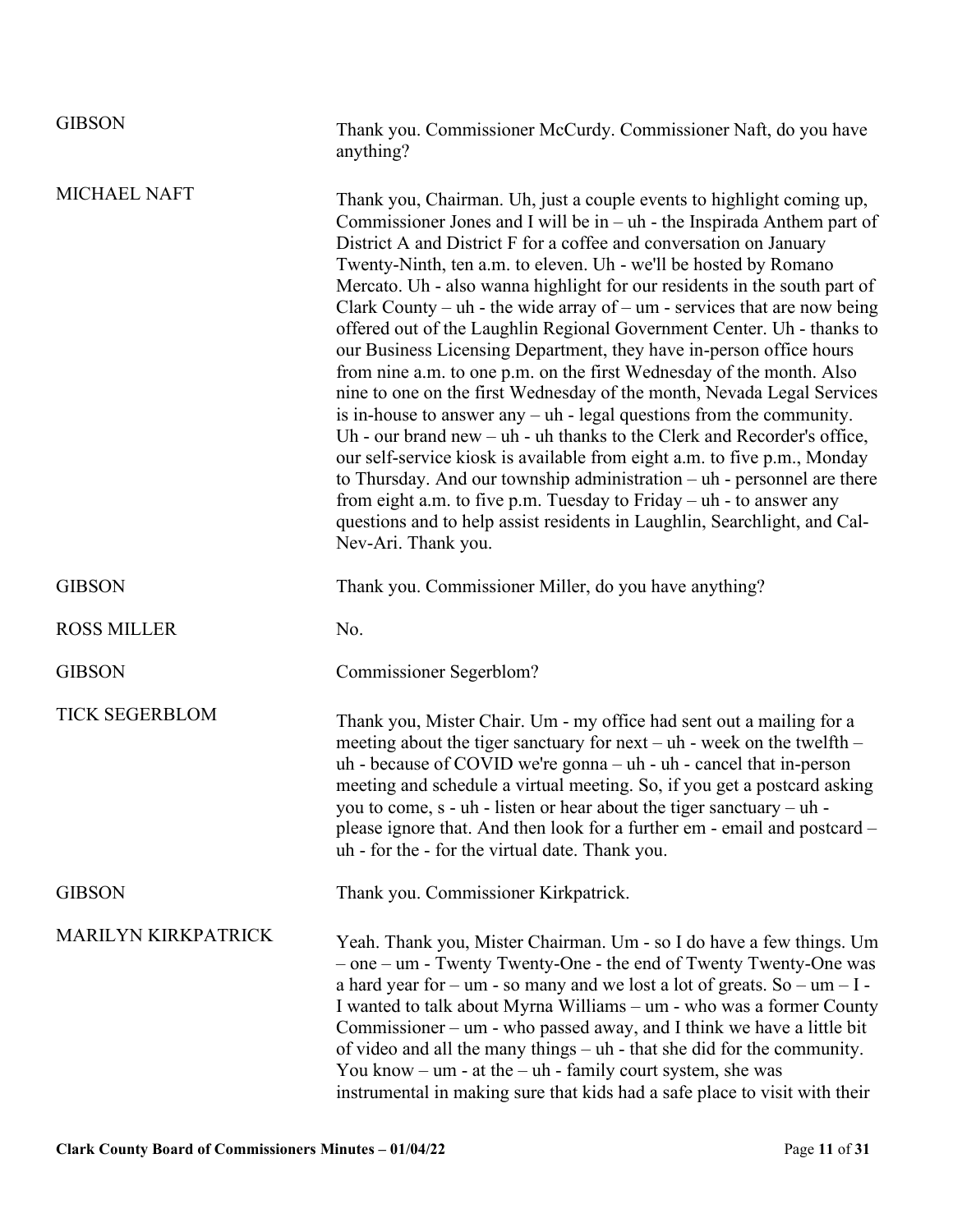KIRKPATRICK families. And she really worked hard to ensure that – um - that came together. So – um - tough year – um - in general, but to lose so many – um - folks at the end of the year was even a little bit harder. So, I never like to forget our roots and where we came from. And I believe that she was – um - a trailblazer when it came to juvenile justice – um - and family services for kids. Um - on another note – um - Happy New Year, Twenty Twenty-Two's gonna be great. I wanna thank the Clark County Fire Department, they were pretty busy on New Year's Eve. Um - I don't know why people think that they gotta do fireworks at home when the strip does such an amazing job. Um - so I just wanted to thank the fire department for all of the work on top of everything else that they're doing, they were out and about, ensuring that we could have an amazing show – um - on the strip. Um - in our district – uh – y - you know, I told you at the last meeting that we talked about the kids at some of our currapartment complexes that really just have no opportunity for recreation. So, we had a lot of fun and we went out and we played with the kids. I learned a few new games myself. Um - they were – um – great - they were excited. We had a little over fifty kids come out, we gave sandwiches and we actually just played for about an hour and a half. And it's really those times that – um - just to show kids that they can have regular fun. So – um – sports - we're gonna be in there. Um - our office is gonna be in our apartment complexes. There's no community center and close by, so we're gonna be in their complexes, working to show the kids how they can, um, just have good old fashioned fun – um - toss across. Um - there was the ax throwing, was pretty popular, and the little ones were really good at it, which scared me. Uh - but uh - we wanna thank the Jet Foundation and the Northeast Area Command, who also came out and of course, Eagle Trace and, you know, we hold apartment complexes accountable in our district. And so this was what they needed to do to get us back on track. So - I wanna – uh - thank them and thank Courtney with Hummon Playmakers for coming out and setting up all the games. Tomorrow, we do our pathway, which is a collaboration – um - that we do within our – uh - three-mile radius. So some of the exciting things that we're working on is a Earth Day project to kind of spruce up the neighborhood. So the kids at the middle school in the area are actually designing what the landscape should look like, and our office hopes to use our dollars that we set aside for economic – um - beautification and different things to help pay for the landscaping to kind of change – um - that area. So - we have about thirty – um seventh and eighth graders that are designing what they think – um landscapes should look like. And they're working with UNLV – uh landscape department so that we can have a true – um - true beautification project along Nellis. Um - as far as the health district, I wanted to remind people that – um - the tattoo, permanent makeup and piercing, they're updating the regulations. This is something that during – um - early parts of COVID – um - we realized that they were  $a - \text{um}$  –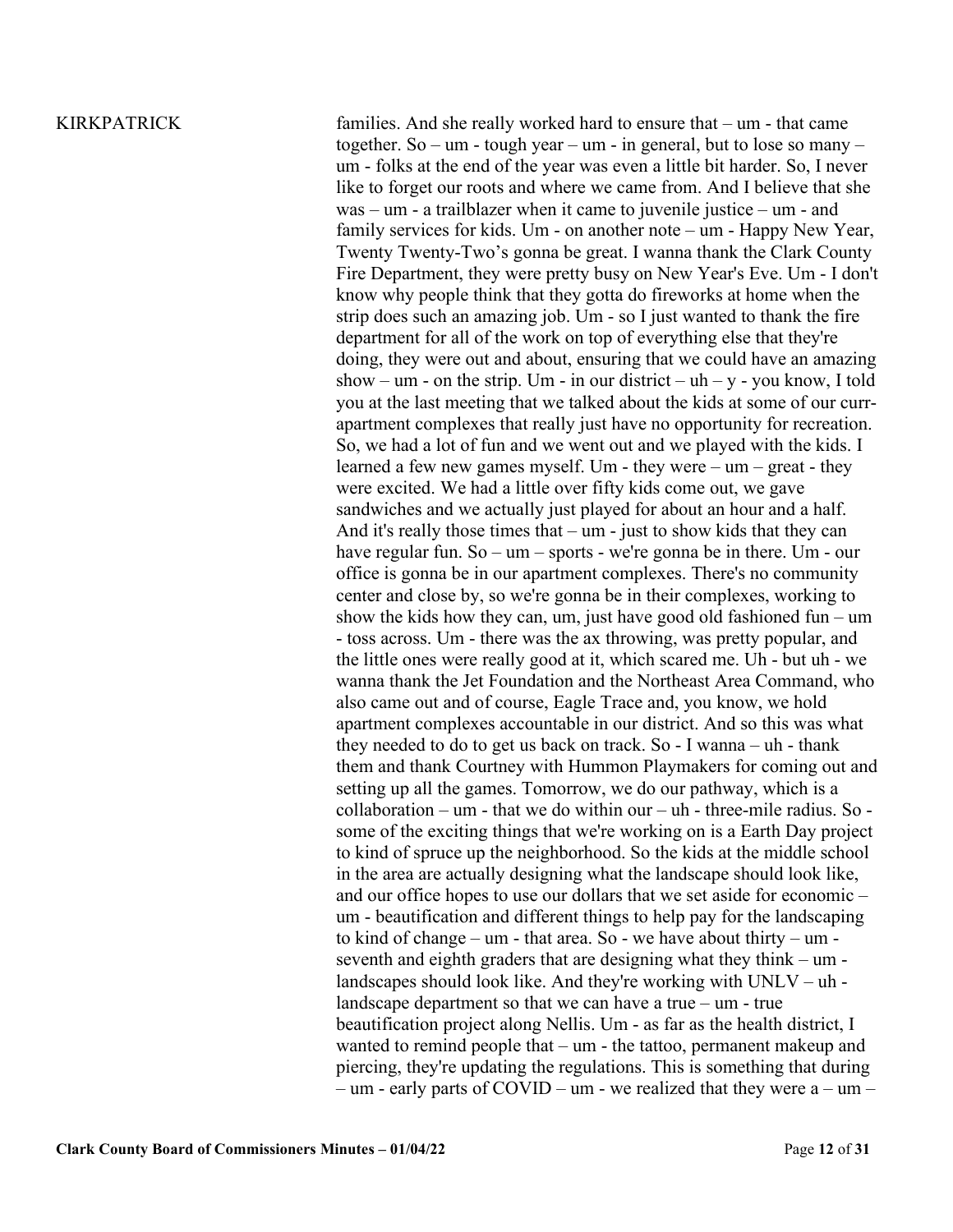KIRKPATRICK uh - an industry that nobody really knew much about – uh - eyebrow threading and all of that good stuff. I learned all about it. Um apparently I don't use any of it.  $Um - but - uh - they$  had asked that some of the regulations be brought up to s- (inaudible). So I wanted to make sure that people knew that the health district is going that process now. So please – um - be sure to reach out. And the first workshop is on January sixth, and then there's another one on January thirteenth. It's kinda nice to be able to talk about all the stuff we're gonna do and are doing. (laughs) So – uh - I know there's been a lot of concern on COVID testing.

> Here's what I would tell you. We have a hundred and seventy-five locations out there, um, for COVID testing and they are full. Um, so in the past three months, we were averaging about five to six thousand a week. We're doing about seventeen to about twenty thousand a day. Um - and so I asked that people be patient. I asked that if you register for appointment, please show up to that appointment. And – uh - we'll be making some changes for a bigger site –  $uh$  – here –  $um$  - this week with UNLV. So we'll make sure that we tell that, but, if you go on the website where there's very staggered hours and they're looking at some additional locations to add. Um - but we're doing everything that we can to get more home tests available as well. So –  $um$  - as that information comes up Commissioners, I'll be sure to  $-$  uh - pass it along. And, Thursday, we are – um - excited just like Commissioner Naft.

> We are opening a Clerk's Office in Mesquite, um, which is something we've been asking for, for a little while. So I wanna thank the Clerk for doing this, but this will allow for many marriages from Saint George to come and to happen in Mesquite. And so – um - we're pretty excited about doing that. Um - and then I just have one thing for staff. Um - Tropical and Azure is a piece of eight acre parcel that we've had for about ten years or so. Um – Parks and Rec owns that, it was bought outright when Joseph Neal School came in. So I'd like to see if we could look at maybe, now it's probably a good time to get the highest and best value for home building (laughs), around there and maybe do something different with those dollars. So that's really all I have, Mister Chairman, thank you.

GIBSON Thank you. Commissioner Jones.

JUSTIN JONES Thank you, Mister Chair. Uh - first off with my - uh - hat on as a Chair of Liquor and Gaming - um - did speak with – to - Mister Queano yesterday – uh - about making some revisions to the walkup window code. That's the alcohol distribution  $at - uh - restaurants - um - that$ have – uh - some restrictions and some – uh - issues with the way the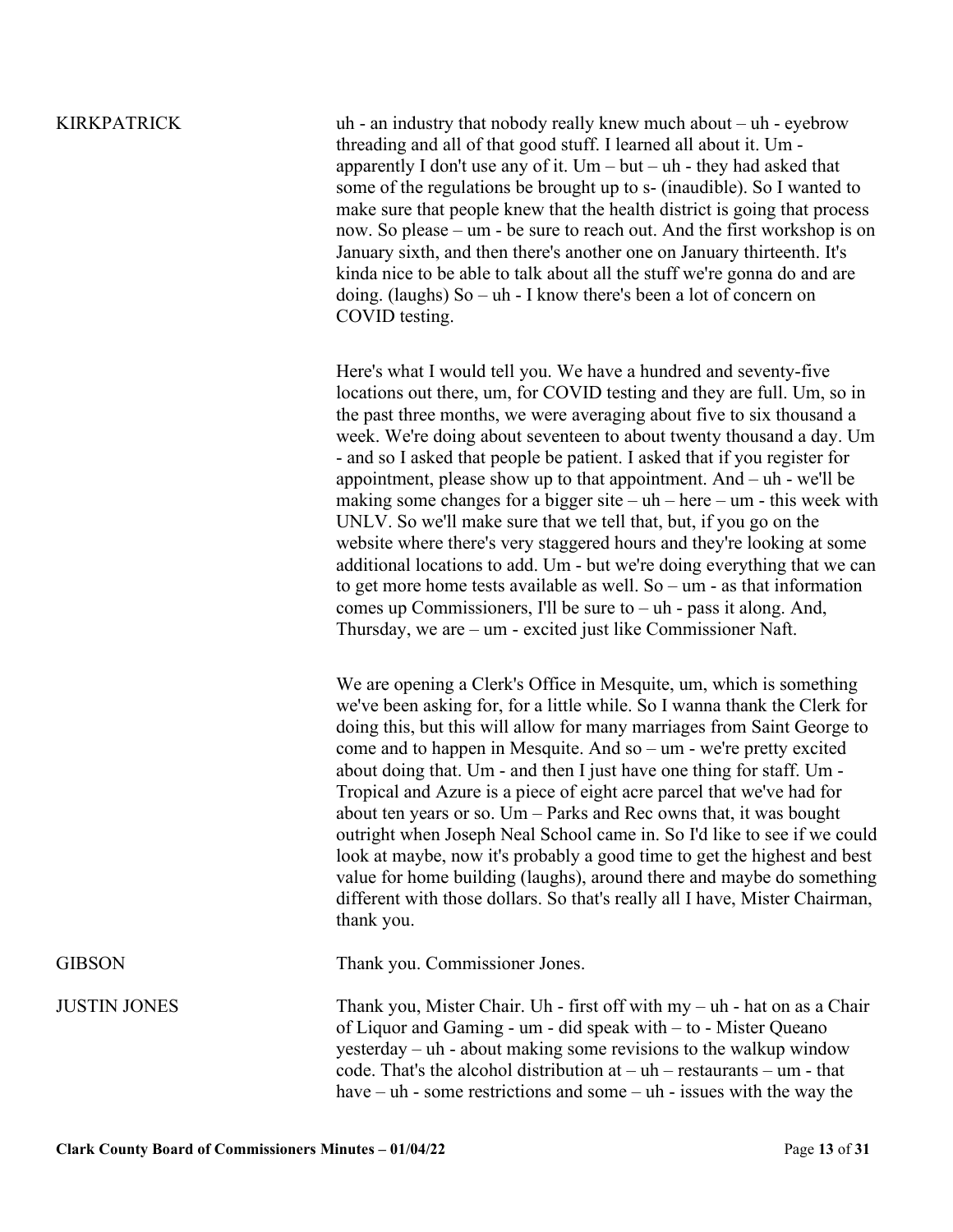JONES ordinance is – uh - laid out. So if we can move that forward for – uh introduction in the next meeting or two - for discussion and then introduction -

KING Yes, discussion, thank you.

JONES (laughs) Sorry, discussion and then introduction. Um - and then I wanted to highlight a couple of the events that  $we - uh - did$  last month and are coming up. Um - we did a Christmas bike and toy give-away partnering with – uh - Spring Valley Area Command, which was great. Lots of kids came out for that. Uh - also was able to participate in a round table disc- discussion with – uh - Congresswoman Susie Lee – uh - about affordable housing and just had - a - a great turnout for that and really a great discussion so that – uh - she and our congressional delegation were aware of some of the issues on the ground we face with affordable housing. We have a park cleanup coming up – uh - Saturday after next, very excited about that. That's gonna be at Davis Park – uh and please make sure to sign up because – uh - there is limited, - um availability and we wanna make sure that everyone who – uh - wants to participate, can. Uh - we have a Spring Festival coming up. It's the first time we're doing this, very excited. Uh - it is going to be in coordination with Lunar New Year – uh - February Sixth, at Desert Breeze. Um - and then finally – uh - I wanted to – uh – we - we heard about the unfortunate death of – of Myrna Williams. Um - last week we also lost a Senator Harry Reid – uh - after a valiant battle with pancreatic cancer at the age of eighty-two – uh – as - as many of you know, uh, Senator Reid was born in the small, little township of Searchlight. He attended a tworoom elementary school and he hitched rides to Henderson in order to attend basic high school. After that, he graduated from Utah State and also from my Alma Mater the George Washington University Law School, where he moonlighted as a Capitol police officer. Uh, Reid's service to our state started at the age of twenty-eight, uh, when he was elected to the Nevada Assembly, where he served two terms, he also served as Lieutenant Governor, as Chair of the Gaming Commission, and as a member of the U.S. House of Representatives before he was elected in Nineteen Eighty-Seven to the s- uh, U.S. Senate. And he served as a Senate Majority Leader for eight years, from Two Thousand and Seven to Two Thousand Fifteen. And as well as - as the – uh - Minority Leader. Senator Reid represented Nevada for thirty years in the Senate, where he was vital in helping broker the Affordable Care Act. Forwarding proposed nuclear waste repository at Yucca Mountain and fostering loss preserve public lands across the Southern Nevada and across the State, as well as encouraging clean en - energy investments. Uh - along the way – uh - Senator Reid became the longest serving U.S. Senator from Nevada. Senator Reid is survived by his wife of sixty-two years – uh - Landra and his five children, Lana, Rory also a former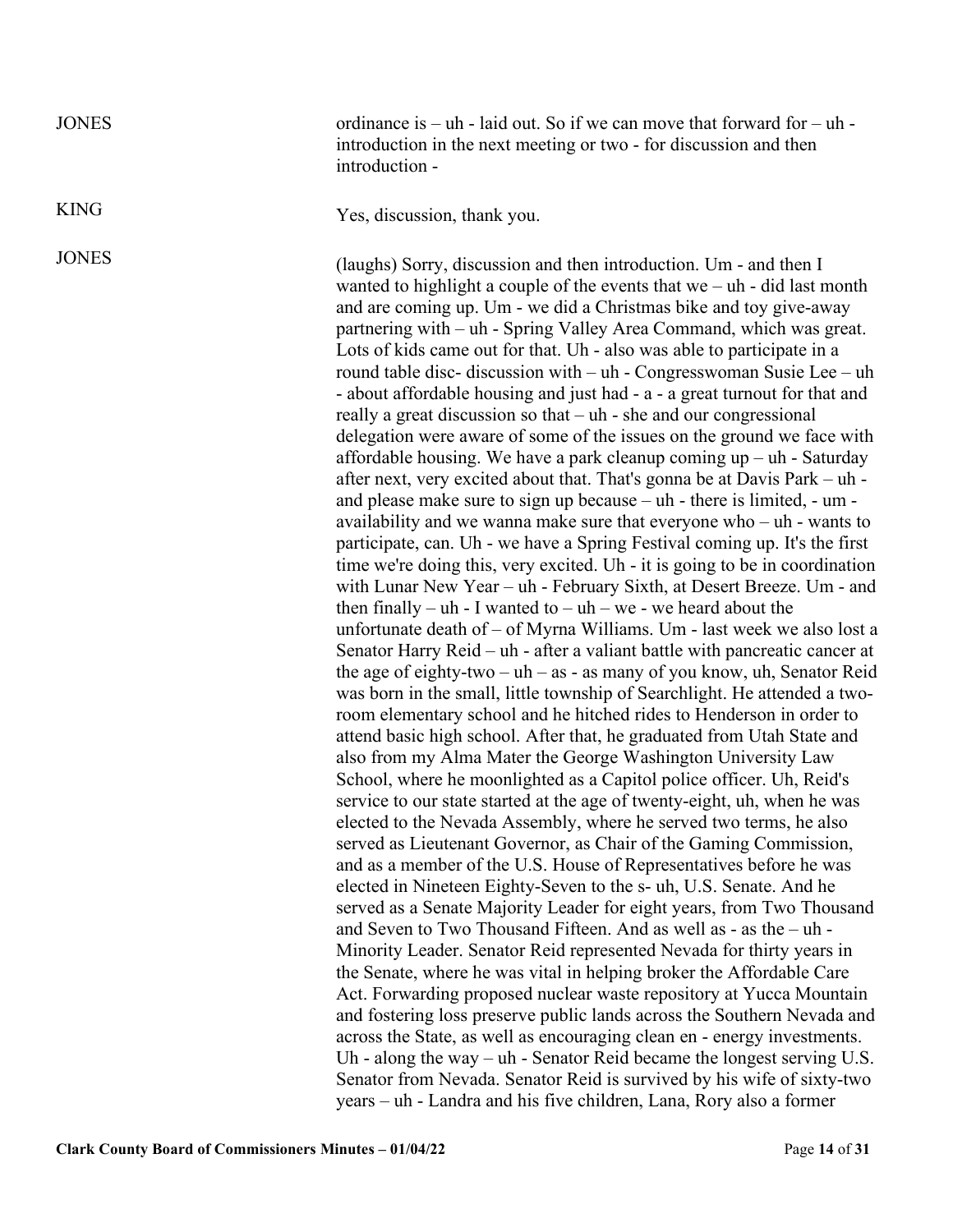| <b>ACTION</b><br>possible action) | No action was taken by the Board.<br><b>ITEM NO. 34 Ratify the appointment of Andrew Bennett as the Director, Office of Traffic Safety. (For</b>                                                                                                                                                                                                                                                                                                                                                                                                                                                                                                                                                                                                                                                                                                                                                         |
|-----------------------------------|----------------------------------------------------------------------------------------------------------------------------------------------------------------------------------------------------------------------------------------------------------------------------------------------------------------------------------------------------------------------------------------------------------------------------------------------------------------------------------------------------------------------------------------------------------------------------------------------------------------------------------------------------------------------------------------------------------------------------------------------------------------------------------------------------------------------------------------------------------------------------------------------------------|
|                                   | by removing as much trash as possible. And I - any of us who get out<br>and get to Wetlands and other – $um$ - locations around this valley – $um$ -<br>are always stunned at how much garbage accumulates over the passage<br>of time. Some of it comes from miles away as washed in when there is a<br>water event $-\mathbf{u}$ - the wind is not all that helpful too, but there is a lot of<br>dumping that happens $-\mathbf{u}$ - out in the desert, which is a violation of the<br>law. And we hope that we can make an impact and stop some of that.<br>For this event, advanced registration is required because we're taking up<br>to two hundred members of the public. So if you're interested in<br>participating, sign up at www.who.ccwetlandspark.com and the WHO is<br>the Wetlands Hands-On Program, see you there. I think includes our -<br>our emerging issues, Mad - Missus King. |
| <b>GIBSON</b>                     | Thank you. Just – $uh$ – one – $uh$ - item of - of significance to us, on – on<br>Saturday, January Eighth, the Wetlands Park will be hosting a public<br>volunteer stewardship event as part of their regular Wetlands Hands-On,<br>the WHO program at the Sunrise Trailhead from nine a.m. to eleven<br>a.m. Up to two hundred members of the public are invited to come and<br>help us clean up trash and dump sites at the Sunrise Trailhead along<br>Hollywood Boulevard. Wetlands Park will be partnering with Get<br>Outdoors Nevada and the Southern Nevada agency partnership for this<br>event and expect that they will be able to make a big impact on the area                                                                                                                                                                                                                              |
| <b>JONES</b>                      | member of this body – uh - Leif, Josh and Key, nineteen grandchildren<br>and one $-$ uh - great-grandchil - child. Um - and just as a point of<br>personal privilege, uh, my wife and I got married twenty-five years ago,<br>and the day after we got married, we packed up our purple Geo Prizm<br>and $-$ uh - moved to, or (laughs) went to DC where she interned for<br>Senator Reid. Um - it's been a honor to - to know the Reid family for the<br>last twenty-five years. Um - and I know there are so many others out<br>there who have interned for Senator Reid or otherwise been associated<br>with $him - uh - that have - uh - personally benefited from that$<br>relationship. So here's to Senator Reid.                                                                                                                                                                                 |

KING Commissioners, the next item is Item Number Thirty-Four, which is to ratify the appointment of Andrew Bennett as the Director of Office and Traffic Safety. Um – Commissioners – um - you may know that Mister Bennett currently works for the Nevada Office of Traffic Safety as a Program Manager and Public Information Officer. In this role he serves as the Statewide Zero Fatalities Program Manager, manages the public relations and education programs related to traffic safety programs, and also manages grant p - grant projects related to traffic safety. Pursuant to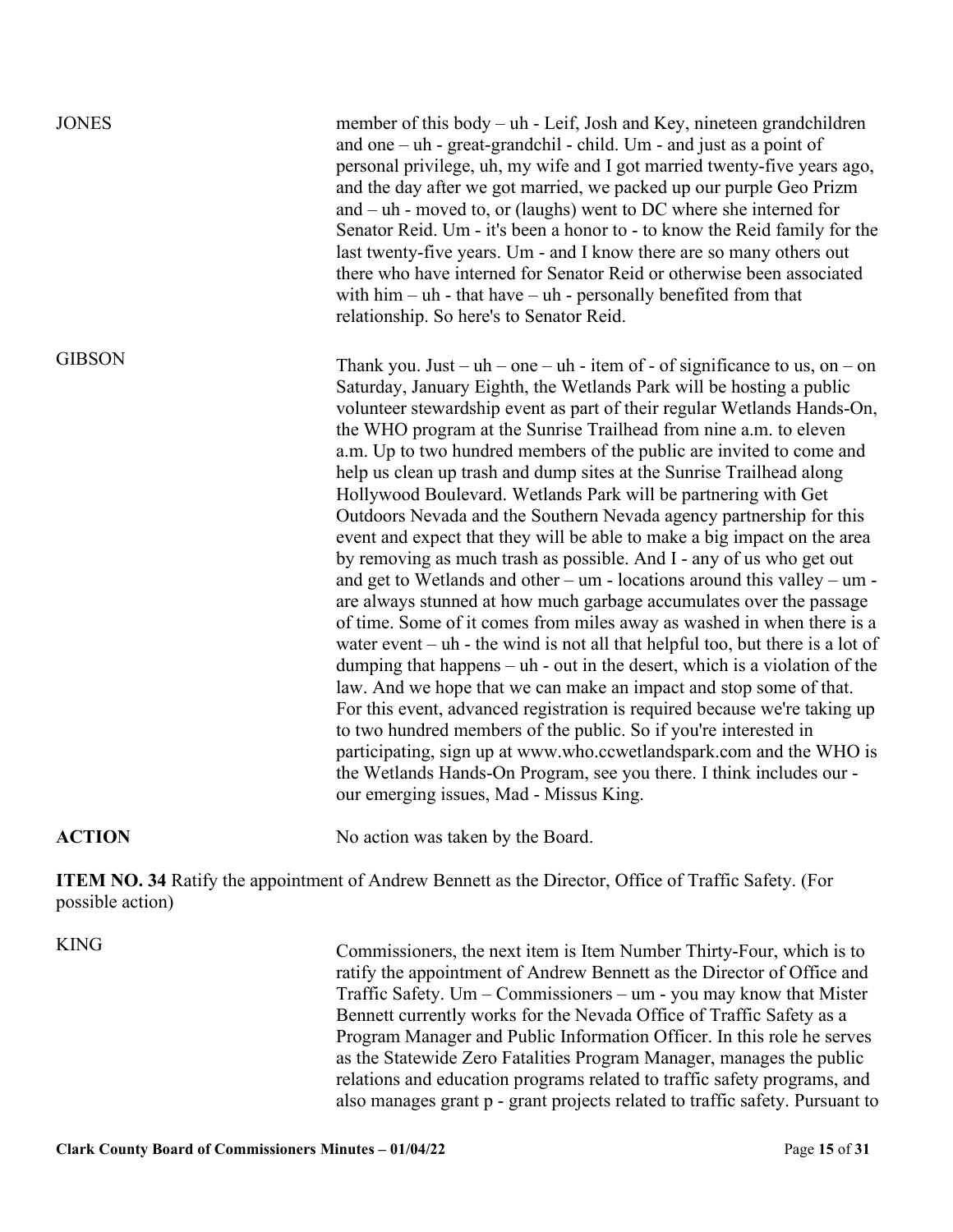| <b>KING</b>           | Clark County Code two point four oh point one hundred, I respectfully<br>request that the board ratify this appointment.                                                                                                                                                                                                                                                                                                                                                                                                                                                                                                                                                                                                                                                                                                                                                                                                                                                                     |
|-----------------------|----------------------------------------------------------------------------------------------------------------------------------------------------------------------------------------------------------------------------------------------------------------------------------------------------------------------------------------------------------------------------------------------------------------------------------------------------------------------------------------------------------------------------------------------------------------------------------------------------------------------------------------------------------------------------------------------------------------------------------------------------------------------------------------------------------------------------------------------------------------------------------------------------------------------------------------------------------------------------------------------|
| <b>GIBSON</b>         | Good morning, Mister Bennett, would you introduce yourself to us<br>briefly?                                                                                                                                                                                                                                                                                                                                                                                                                                                                                                                                                                                                                                                                                                                                                                                                                                                                                                                 |
| <b>ANDREW BENNETT</b> | Absolutely. Uh - good morning – uh - Chair Gibson, Vice Chair Jones,<br>members of the Board of County Commissioners. Uh - my name is<br>Andrew Bennett. I am $a - uh$ - life-long born and raised member of our<br>community here. And for the last twelve years, I've had the opportunity<br>$-$ uh - to work in a variety of different $-$ uh - functions in - within<br>Traffic Safety. It's been a lot more than just a job. It's been a passion,<br>and I look forward to the opportunity to bring that knowledge and<br>passion to your organization.                                                                                                                                                                                                                                                                                                                                                                                                                                 |
| <b>GIBSON</b>         | Thank you. Mister Naft?                                                                                                                                                                                                                                                                                                                                                                                                                                                                                                                                                                                                                                                                                                                                                                                                                                                                                                                                                                      |
| <b>NAFT</b>           | Thank you, Chairman. Uh, just personally, I wanna thank Manager King<br>for so quickly getting this ratification on our agenda and each of the<br>Commissioners who helped – $uh$ - create this office – $uh$ - I strongly<br>believe that Mister Bennett is $-$ um - uber-qualified for this role, but<br>also will bring $-$ uh - exactly what we need to the County helping us<br>connect so many different departments and agencies who are working<br>on this issue with one another, helping us seek out and $-\text{uh}$ -<br>successfully – uh - obtain grants that are available – um - on this topic –<br>uh - and work with our partners, and the media, law enforcement, and<br>others to - to finally help what I consider to be an emergency in our<br>community. Uh - the worst year in thirteen years, is it Andrew? Um -<br>that we've had on our roadways – uh - so I'm enthusiastic about Mister<br>Bennet's appointment – $um$ – and – $um$ - move for the ratification. |
| <b>GIBSON</b>         | Any other discussion on the motion? Please cast your votes.                                                                                                                                                                                                                                                                                                                                                                                                                                                                                                                                                                                                                                                                                                                                                                                                                                                                                                                                  |
| <b>KIRKPATRICK</b>    | I'm a yes, somehow I lost my whole screen.                                                                                                                                                                                                                                                                                                                                                                                                                                                                                                                                                                                                                                                                                                                                                                                                                                                                                                                                                   |
| <b>GIBSON</b>         | The motion carries. Well, Mister Bennett, you're official.<br>Congratulations to you. And we look forward very much to the<br>leadership you'll provide.                                                                                                                                                                                                                                                                                                                                                                                                                                                                                                                                                                                                                                                                                                                                                                                                                                     |
| <b>BENNETT</b>        | Thank you so much for $-\nu$ - taking the time to ratify my appointment.<br>I wanna also thank $-$ uh - County Manager $-$ uh - King for making the<br>appointment, and I look forward to being a part of your team.                                                                                                                                                                                                                                                                                                                                                                                                                                                                                                                                                                                                                                                                                                                                                                         |
| <b>GIBSON</b>         | Thank you.                                                                                                                                                                                                                                                                                                                                                                                                                                                                                                                                                                                                                                                                                                                                                                                                                                                                                                                                                                                   |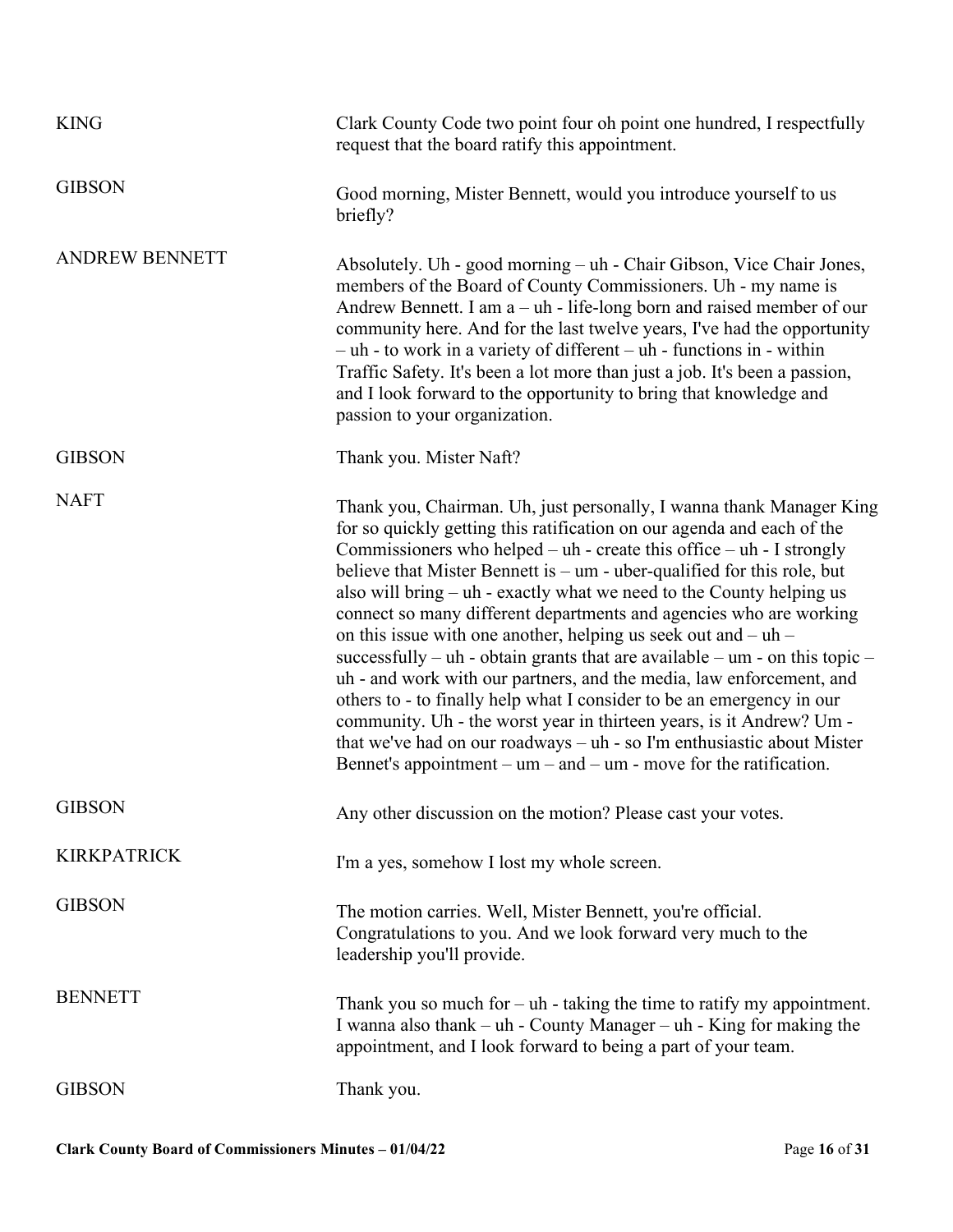| <b>BENNETT</b> | Thank you.                                                        |
|----------------|-------------------------------------------------------------------|
| <b>ACTION</b>  | It was moved by Commissioner Michael Naft that the recommendation |
|                | (including the appointment of Andrew Bennett) be approved.        |

**ITEM NO. 35** Appoint three qualified individuals to serve as members of the Department of Family Services Citizen's Advisory Committee for three-year terms ending on January 3, 2025, from the list of the following applicants: Incumbents: Carly Aldis (private provider of mental health), Shelia Parks (court appointed special advocate); and New Applicant: Ali Caliendo (parent advocate). (For possible action)

| <b>KING</b>                                                                                                             | Commissioners, next, we have Item Number Thirty-Five, which is to<br>approve three qualified individuals to serve as members of the<br>Department of Family Services Citizen Advisory Committee, for a<br>three-year term ending on January Third, Two Thousand Twenty-Five<br>from the list of applicants noted on your agenda item.                   |  |
|-------------------------------------------------------------------------------------------------------------------------|---------------------------------------------------------------------------------------------------------------------------------------------------------------------------------------------------------------------------------------------------------------------------------------------------------------------------------------------------------|--|
| <b>GIBSON</b>                                                                                                           | The $-$ uh $-$ the staff has recommended the three applicants who applied<br>as their - I'll entertain a motion.                                                                                                                                                                                                                                        |  |
| <b>JONES</b>                                                                                                            | Tha - thank you, Mister Chair. Um - I have the privilege of - of working<br>with these folks along with – $uh - \text{Commissioner}$ McCurdy – $um - as$ –<br>$uh$ - on the – $uh$ - DJJS DFS – $um$ – $uh$ - committee. And so I would –<br>uh - uh - move for the approval of Carly Aldis, Sheila Parks, and Ali<br>Caliendo - uh - to the committee. |  |
| <b>GIBSON</b>                                                                                                           | Is there any discussion on that motion? Please cast your votes. And the<br>motion carries.                                                                                                                                                                                                                                                              |  |
| <b>ACTION</b>                                                                                                           | It was moved by Commissioner Justin Jones that the recommendation<br>(including the appointment of Carly Aldis, Shelia Parks, and Ali<br>Caliendo for three-year terms ending January 3, 2025) be approved.                                                                                                                                             |  |
| <b>ITEM NO. 36</b> Discuss a permitting and approval process for cannabis consumption lounges. (For possible<br>action) |                                                                                                                                                                                                                                                                                                                                                         |  |
| <b>KING</b>                                                                                                             | Next, we have Item Number Thirty-Six, which is to discuss a permitting<br>and approval process for cannabis consumption lounges. Um - Chair<br>Gibson this was a request $-\uh$ - from Commissioner Miller.                                                                                                                                             |  |
| <b>GIBSON</b>                                                                                                           | Commissioner?                                                                                                                                                                                                                                                                                                                                           |  |
| <b>MILLER</b>                                                                                                           | Thank you. Is there a presentation from staff on the - the cannabis<br>consumption lounges regulations that have been passed by the $-$ uh -<br>CCB?                                                                                                                                                                                                    |  |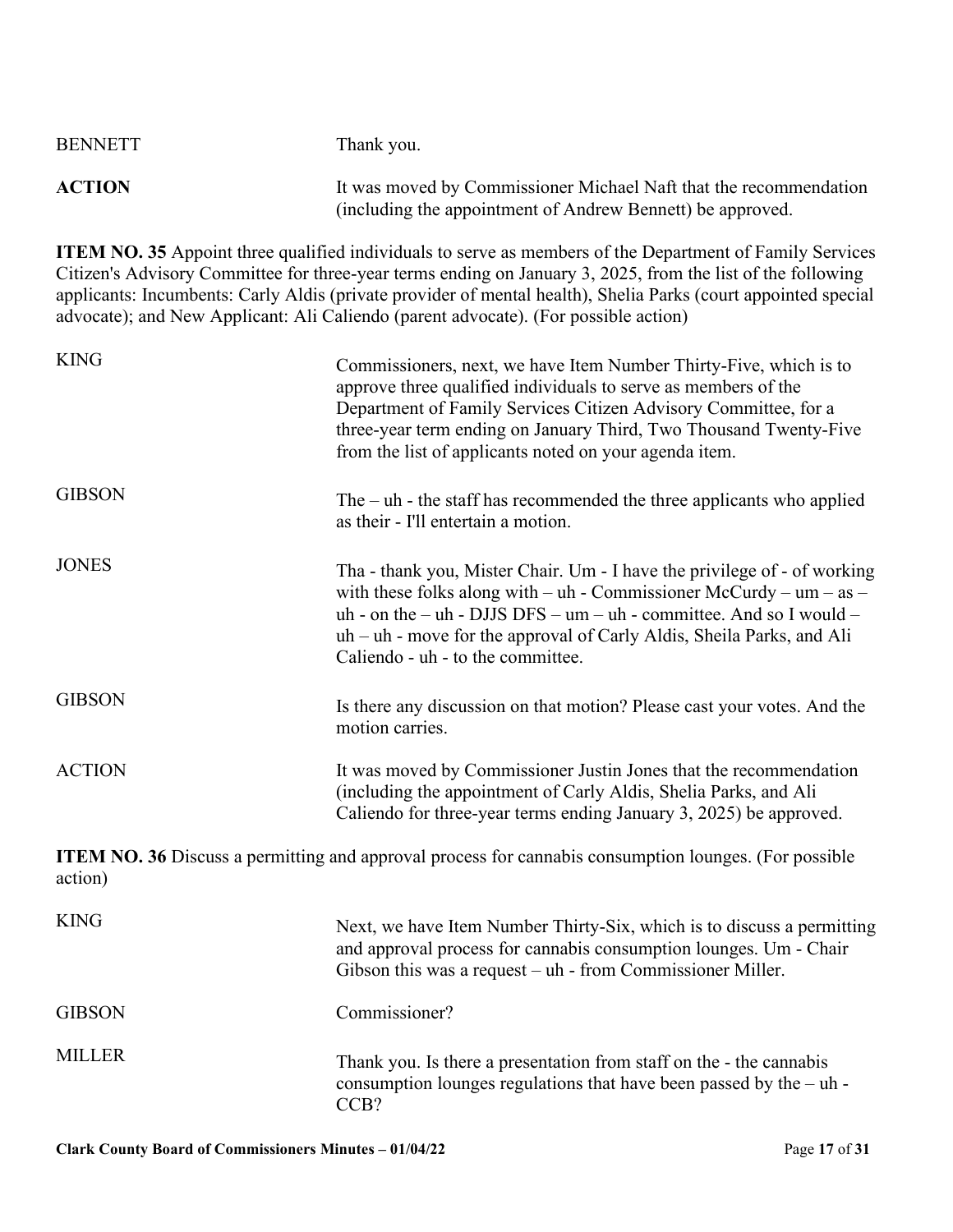| <b>LISA LOGSDON</b> | Just to give you a brief introduction. Um - so the regulations are just in<br>draft right now. So they had their first $-$ um - draft came out early<br>December. They had one workshop mid-December, and then there are<br>two more workshops that are still planned. So – $um$ - they're still in their<br>early stages. Um - we can, you know, I don't know if you guys want us<br>to go through what $-$ um $-$ they are, but they're having an application<br>process that they're building into the regulations, and then they're also –<br>$um$ - building in the operational – $um$ - components of it. So I don't<br>know how much detail you want to get into.                                                                                                                                                                                                                                                                                                                                                                                                                                                                                                                 |
|---------------------|------------------------------------------------------------------------------------------------------------------------------------------------------------------------------------------------------------------------------------------------------------------------------------------------------------------------------------------------------------------------------------------------------------------------------------------------------------------------------------------------------------------------------------------------------------------------------------------------------------------------------------------------------------------------------------------------------------------------------------------------------------------------------------------------------------------------------------------------------------------------------------------------------------------------------------------------------------------------------------------------------------------------------------------------------------------------------------------------------------------------------------------------------------------------------------------|
| <b>MILLER</b>       | Okay. Look, I - I just got a number of questions that, you know,<br>obviously that the architect of the entire $-\mathbf{u}$ - mar-marijuana program<br>in the State of Nevada, sitting next to me, an - and I think it - it is very<br>well informed, but I'm sure some of the other Commissioners are getting<br>questions from other potential applicants for consumption lounges and<br>interested members the - of the public. So – uh - you know $I$ - I thought<br>maybe it'd be helpful to tee up a discussion as to $-\text{uh} - \text{wh}$ - where the<br>consumption lounges potentially can go, what the local governments –<br>uh - per - purview is and the area of responsibility $-$ uh - w- whether or<br>not, you know, approval of any of the consumption lounges are subject<br>to any public hearings and - and or distance requirements or any other<br>restrictions that - that may be applicable. And - and you know, what the<br>intended process is for us to be able to adopt regulations that would<br>align with $-$ uh - with the intentions of the CCV.                                                                                                  |
| <b>LOGSDON</b>      | We'll have Sherry Ly here go through $-$ um - briefly what the<br>regulations have laid out so far. And then from there we can answer<br>questions.                                                                                                                                                                                                                                                                                                                                                                                                                                                                                                                                                                                                                                                                                                                                                                                                                                                                                                                                                                                                                                      |
| <b>SHERRY LY</b>    | $So - um - the regulations are really divided into - or the draft$<br>regulations are divided into two categories, there's application<br>regulations and regarding application process. Um $-$ all the applications<br>will be submitted through an online portal $-$ um $-$ during an open<br>application period. At this time they have not set the specific numbers of<br>$-$ um $-$ uh $-$ applications that will be accepted $-$ um $-$ during that period,<br>but there will be $-$ um $-$ very stringent application timelines $-$ um $-$<br>through that portal – $um$ – and – $uh$ – you know a – applications<br>submitted before and after that – that deadline will not be accepted. Uh<br>$-$ the $-$ it's the $-$ uh $-$ the application process and regulations also $-$ um<br>- provide that th – there needs to be – $um - uh - uh - wh$ – social equity<br>applicants and $-$ um $-$ uh $-$ what that means including $-$ um $-$ uh $-$<br>residency requirements, funding requirements, and history requirements,<br>including – um – any sort of – um – uh – nonviolent – uh – or – uh -<br>cannabis related – $um - uh$ - convictions in the past. Um – and so our |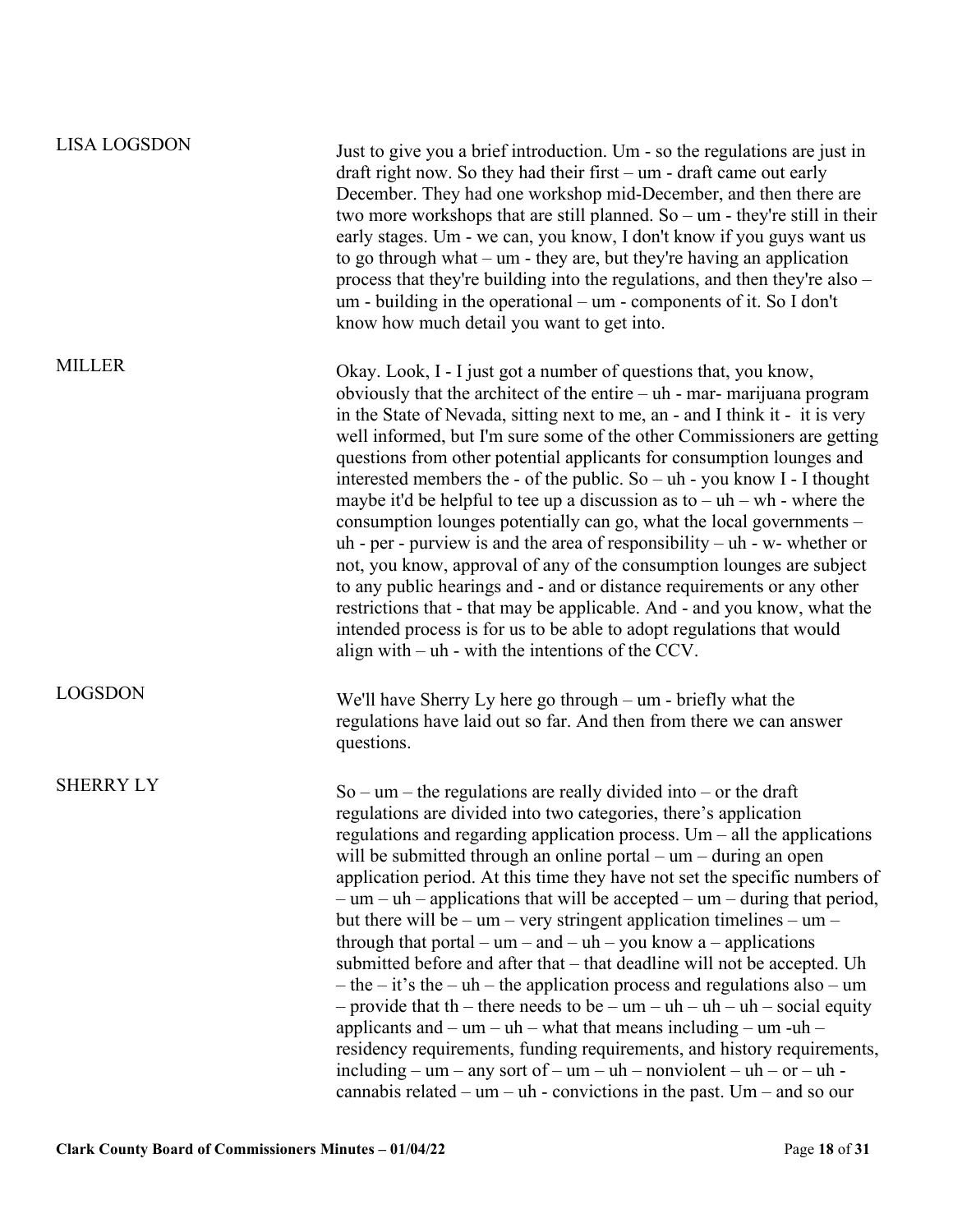| LY            | understanding is $-$ uh - at least 30% of those applicants $-$ um - or slots<br>will be reserved for social equity applicants. Um - there are stringent $-$<br>um - background and $-$ uh $-$ ownership $-$ uh $-$ uh - checks as well. Um -<br>and then as far as operational requirements $-$ um $-$ the $-$ uh - products<br>that may be sold at $-$ uh - consumption lounges are divided into ready to<br>consume products – $um$ – and – $uh$ - which means – $uh$ – there - there's<br>no additional preparation that needs to be done, such as edibles. Um -<br>and then there's also single use products. Um – the – uh – th - there are –<br>uh - there are limitations on $-$ um $-$ the $-$ uh - amount of $-$ uh - THC that<br>$is - um - uh$ - permitted in each $- uh$ - each package dose that's being<br>sold. Um - there are also $-\text{uh}$ - several new $-\text{um}$ - violations that have<br>been added, including failure to comply with $-$ um - ventilation<br>requirements, as I know that $-\text{uh}$ - odor and $-\text{um}$ - ventilation $-\text{um}$ - |
|---------------|------------------------------------------------------------------------------------------------------------------------------------------------------------------------------------------------------------------------------------------------------------------------------------------------------------------------------------------------------------------------------------------------------------------------------------------------------------------------------------------------------------------------------------------------------------------------------------------------------------------------------------------------------------------------------------------------------------------------------------------------------------------------------------------------------------------------------------------------------------------------------------------------------------------------------------------------------------------------------------------------------------------------------------------------------------------------------------------|
|               | concerns have arisen. Um - so this is $-$ uh $-$ the - the new regulations as<br>far as operations do address that. Um - there have been some public<br>comments about $-\text{um}$ - adding some more specificity to that. Um - so<br>we'll see if – uh - that comes to par and in the next – uh - next set of<br>$dr$ aft – um - regulations. Um - there are also – uh – uh – um -<br>prohibitions as to $-\mathsf{um} - \mathsf{uh}$ - the visibility of consumption from the<br>outside and by the public. Um - there are training and instruction                                                                                                                                                                                                                                                                                                                                                                                                                                                                                                                                   |
|               | requirements as to – $um - the - uh - employees working there. Um - uh$<br>- and as well as security measures – $um$ - such as reporting – $um$ - all of<br>the activity – $um$ – and – $uh$ – also – $um$ – $uh$ - the type of training and<br>that the security – um - security guards are required to have – um - as<br>far as the smoking – um - portion of it – um - there will be designated<br>smoking rooms, which are physically separated from $-\mathsf{um}-\mathsf{the}\cdot\mathsf{the}$<br>rest of the area where edibles might be served. Um - and the smoking<br>rooms will have specific regulations as to how that ventilation<br>requirement works. So – $um$ - that's kind of a general overview. If<br>there's any specific questions we can try and answer them.                                                                                                                                                                                                                                                                                                   |
| MILLER        | Based on the current draft regulations, ho - how many potential<br>consumption lounges could be located in Clark County and are they<br>subject to public hearings as to where those locations could be? Um -                                                                                                                                                                                                                                                                                                                                                                                                                                                                                                                                                                                                                                                                                                                                                                                                                                                                            |
| LY            | So, it - there are no spec- to my knowledge, there are no specific $-\text{um}$ -<br>numbers allotted at the moment – um - to a specific county or local<br>jurisdiction. Um – there – uh - I think public hearing – um - re- uh -<br>requirements are $-$ um - subject to, like, if there's a zoning - uh $-$<br>hearing – um - specific to a location, that's when a public – uh - hearing<br>would occur.                                                                                                                                                                                                                                                                                                                                                                                                                                                                                                                                                                                                                                                                             |
| <b>MILLER</b> | Okay.                                                                                                                                                                                                                                                                                                                                                                                                                                                                                                                                                                                                                                                                                                                                                                                                                                                                                                                                                                                                                                                                                    |
| LOGSDON       | So under statute they gave $-$ um - twenty independent lounges, which<br>would be lounges that are separate and apart from a retail dispatche-                                                                                                                                                                                                                                                                                                                                                                                                                                                                                                                                                                                                                                                                                                                                                                                                                                                                                                                                           |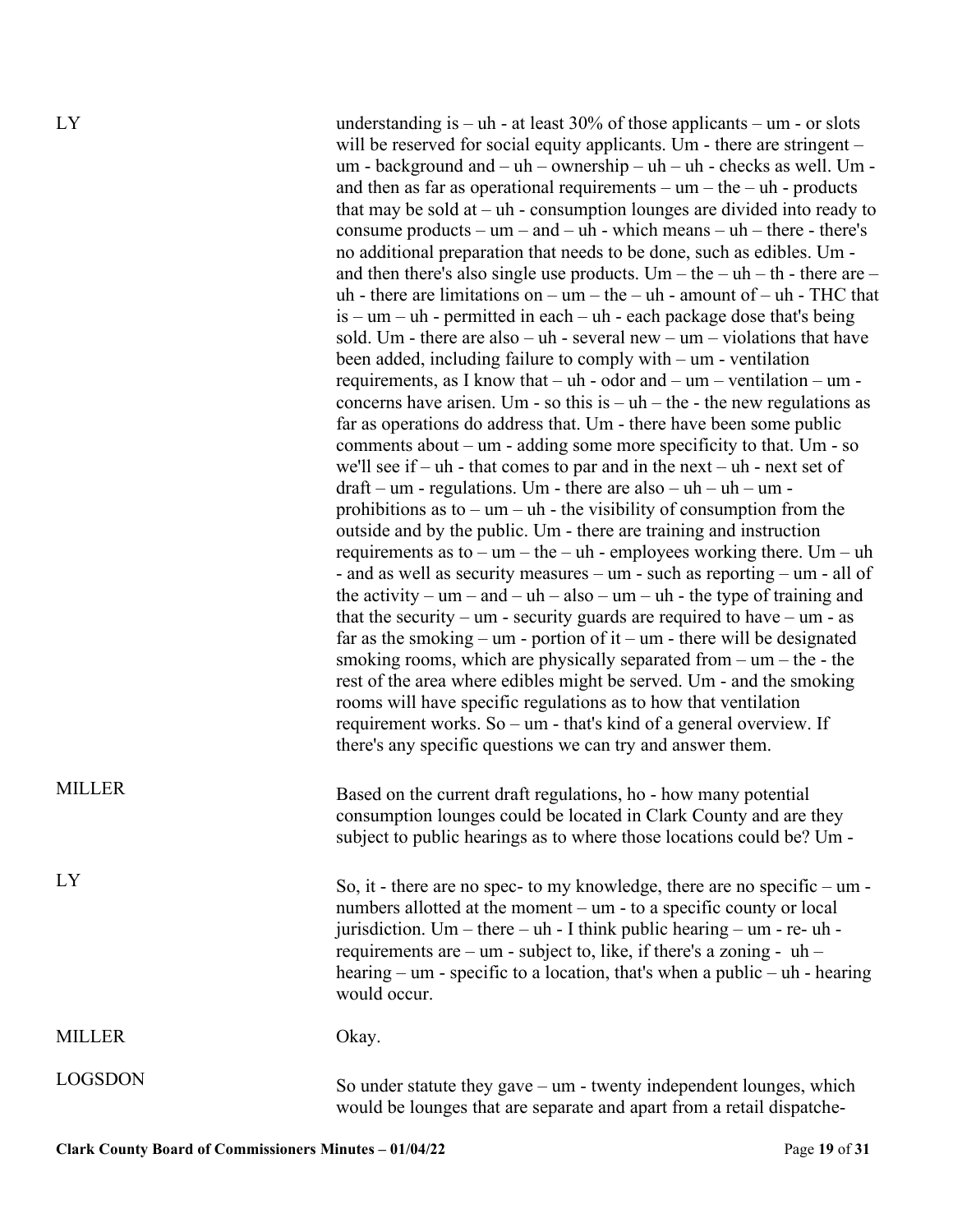| <b>LOGSDON</b>     | dispensary. Retail dispensaries are also allowed to have a lounge as long<br>as it's attached to their, or adjacent to their, facility. And of those twenty<br>- um - independent lounges, ten of those are to be to social eq- equity<br>groups. And so that's what $-$ um $-$ they'll work that process out through<br>the Cannabis Compliance Board; will issue those licenses, and then the<br>County can put in our own local regulations as far as what, you know.<br>And that's what this Board can give us, some direction on what you<br>guys want in those regulations to be more restrictive, then $-$ um - what<br>the Cannabis Compliance Board is. And, in order to $-$ um - the public<br>hearing process will come through the zoning or through the special<br>imp- uh - special use permit process. |
|--------------------|-----------------------------------------------------------------------------------------------------------------------------------------------------------------------------------------------------------------------------------------------------------------------------------------------------------------------------------------------------------------------------------------------------------------------------------------------------------------------------------------------------------------------------------------------------------------------------------------------------------------------------------------------------------------------------------------------------------------------------------------------------------------------------------------------------------------------|
| <b>MILLER</b>      | Okay. And s- so for - for the existing operations that already have a<br>retail store where the consumption lounge that would be attached to it, is<br>it anticipated through the regulations that those would be subject to a<br>public hearing? Uh – or it'd be brought before us, for their own<br>approvals?                                                                                                                                                                                                                                                                                                                                                                                                                                                                                                      |
| <b>LOGSDON</b>     | I mean, we can look more into that, but I think since they're already<br>licensed to do that, and - um - I don't think there's gonna be, you know,<br>their special use permit probably already qualifies for that use. So we'd<br>have to look into that and see if they're gonna - if we - depending on<br>what this Board wants to adopt as far as ordinances go. So we can<br>definitely look into that.                                                                                                                                                                                                                                                                                                                                                                                                          |
| <b>MILLER</b>      | Yeah. Uh – $um - f$ - from my perspective, you know, the - the location of<br>- of these dispensaries – uh - and obviously the associated consumption<br>lounge is something the public's gonna be very interested in $-$ uh - so,<br>then $I - I$ think we – from - in my opinion, shoul-should look at<br>imposing a - a requirement that there be a public hearing for any of the<br>consumption lounges. Um - so that they'd be subject to those approvals.<br>And – and also look at the timing of $a$ – whe - when that would be<br>applicable.                                                                                                                                                                                                                                                                 |
| <b>GIBSON</b>      | Um - Commissioner Kirkpatrick did you have a question?                                                                                                                                                                                                                                                                                                                                                                                                                                                                                                                                                                                                                                                                                                                                                                |
| <b>KIRKPATRICK</b> | I do. So let me ask this question. So, because these are draft and it's<br>early stages and they still have to go to alleged commission. So are we –<br>um - are we putting any comments in, on what maybe our concerns<br>would be, or what - what does that look like? 'Cause, I, there's, some<br>areas – um - and to Commissioner Miller's point, I mean, maybe we<br>want some real clarity in the regulations on if they're required to get a<br>separate license for consumption lounges – um - but also the distance<br>requirement, what does - what does that look like? The - um - you<br>know, at some point there's outdoor and that concerns me, 'cause we -                                                                                                                                            |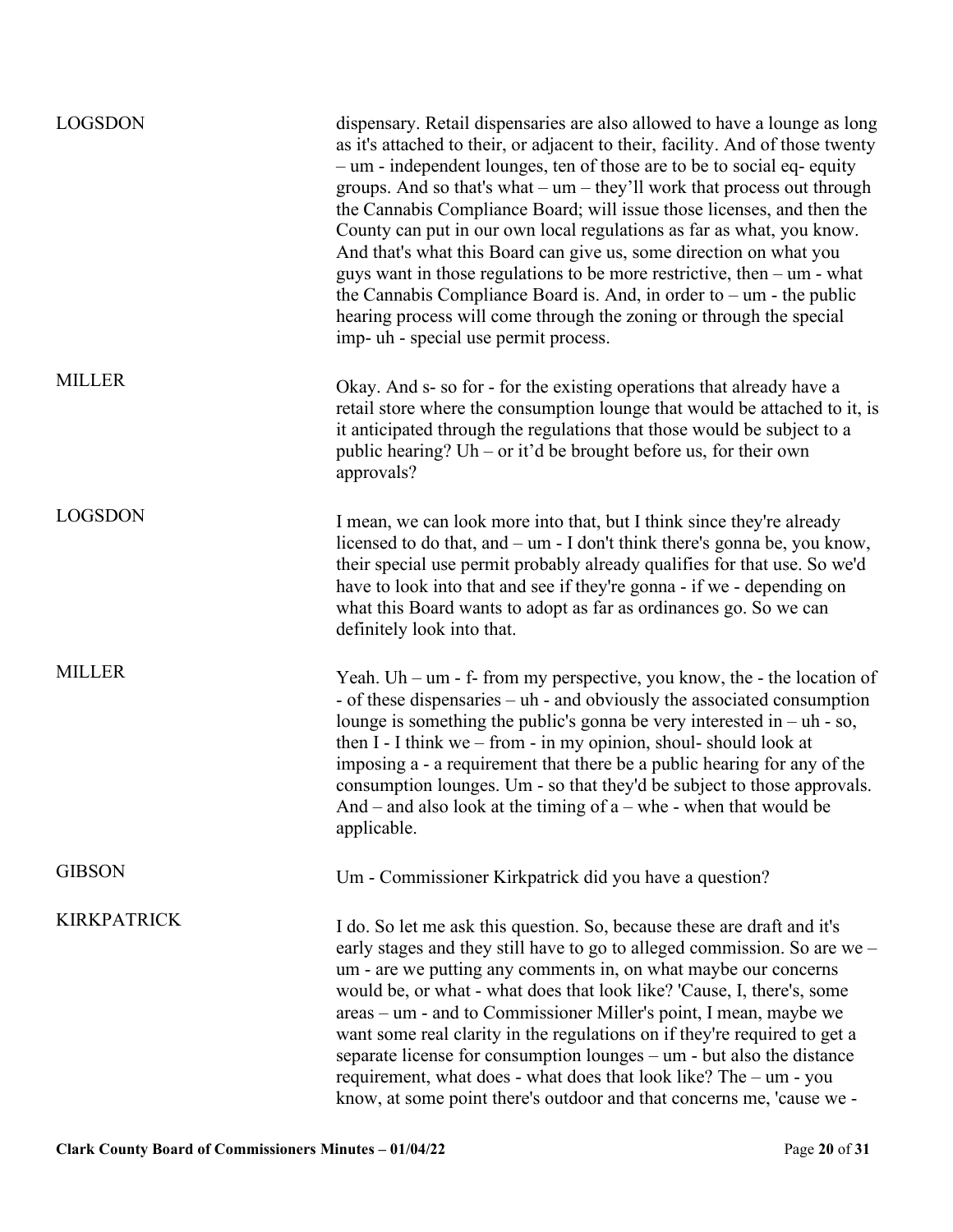| <b>KIRKPATRICK</b> | I've at least been getting tons of complaints from tourists. Um - and we<br>have to balance that. Um $-$ so $-$ um - are we putting in, are we sending<br>in some formal, or do you need some direction from additional things?<br>'Cause the other thing that I don't see in the regulations at all, and I think<br>we as a Board have to discuss it, is $-$ um - and we talked about this early<br>on when consumpt- when regular lounges or regular re- thing -<br>dispensaries, we - we're gonna need more employees. Whether they're<br>air - air quality, whether they're in business licensing and this - these<br>fees should pay for it. Or we're gonna have to figure out when we look<br>at our budget, what that looks like, because it's just more, right, for us to<br>do. And we're already - we're already lean - we're already a lean<br>machine, but if there's an expectation $-\mathbf{u}$ - we're gonna have to - we're<br>gonna have to plan for it. Right? And I think more or less, I feel like<br>Commissioner Segerblom, you may remember it, but I feel like when<br>the legislation went through that we - we allowed for fifty new<br>employees within the Department of Health and Human Service, and tax<br>to help – $um$ - keep the industry in check. So I'm - I'm just curious on<br>where we're at. |
|--------------------|-----------------------------------------------------------------------------------------------------------------------------------------------------------------------------------------------------------------------------------------------------------------------------------------------------------------------------------------------------------------------------------------------------------------------------------------------------------------------------------------------------------------------------------------------------------------------------------------------------------------------------------------------------------------------------------------------------------------------------------------------------------------------------------------------------------------------------------------------------------------------------------------------------------------------------------------------------------------------------------------------------------------------------------------------------------------------------------------------------------------------------------------------------------------------------------------------------------------------------------------------------------------------------------------------------------------------------------------|
| LY                 | Certainly. So $-$ um - after the regul- the first set of draft regulations<br>came out in early December – um - on December Fourteenth – uh - the<br>CCB held another workshop in which case $-$ um $-$ uh - various interest<br>groups – um - had submitted public comments – um - and one – one –<br>$uh$ - our Clark County – $um - uh$ - Department of Environment and<br>Sustainability also submitted formal comments specific to odor<br>mitigation. Um - and in addition to that $-$ uh - the local jurisdictions in<br>Southern Nevada – um - have a ongoing – um - meeting with the CCB<br>and - and their director – $um$ - on a monthly basis where – $uh - uh$ - all<br>of the local jurisdictions, including Clark County can provide – um -<br>comments on cannabis operatio- operations in general and then also<br>specifically as to these draft regulations. Um $-$ uh - there are upcoming<br>workshops. So if - $um - the - uh - the County wants to prepare a more$<br>generalized set of comments $-$ um - as to the draft, we can $-$ um - look<br>into maybe providing something like that $-\mathbf{u}$ - at a future workshop.                                                                                                                                                                               |
| <b>KIRKPATRICK</b> | Well, I think we should, because at the end of the day, when we don't<br>have anything on the record, they assume that we love it. Right? So,<br>(laughs) if we - if we have any concerns, at least have the public<br>discussion about it.                                                                                                                                                                                                                                                                                                                                                                                                                                                                                                                                                                                                                                                                                                                                                                                                                                                                                                                                                                                                                                                                                             |
| <b>GIBSON</b>      | Uh, Commissioner Segerblom, and then Commissioner McCurdy.                                                                                                                                                                                                                                                                                                                                                                                                                                                                                                                                                                                                                                                                                                                                                                                                                                                                                                                                                                                                                                                                                                                                                                                                                                                                              |
| <b>SEGERBLOM</b>   | Thank you, Mister Chair. Um - my understanding is that the state<br>regulations are basically the floor, but the – the local governments have<br>authority to implement anything, that in $-$ in addition to that they want                                                                                                                                                                                                                                                                                                                                                                                                                                                                                                                                                                                                                                                                                                                                                                                                                                                                                                                                                                                                                                                                                                             |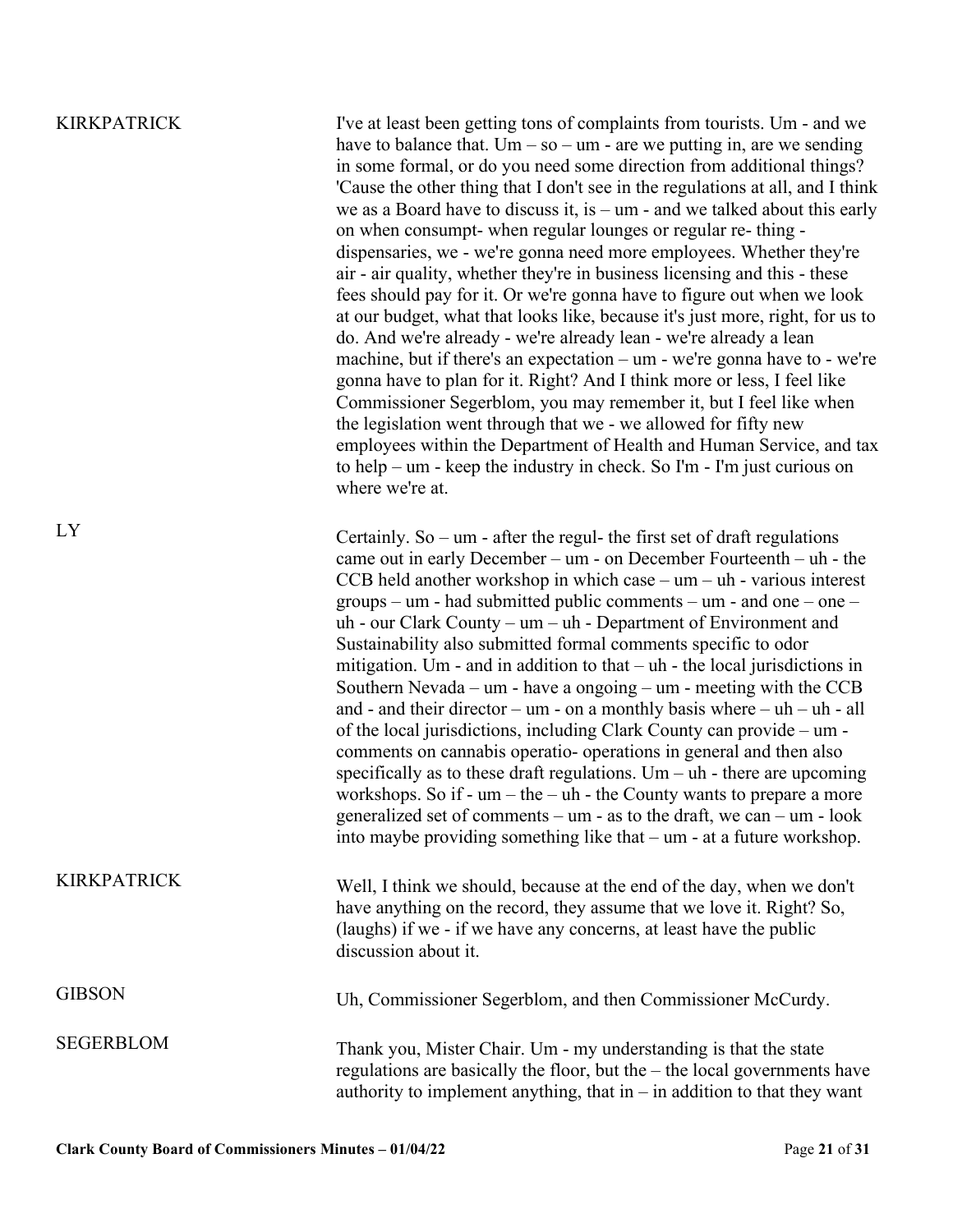| <b>SEGERBLOM</b> | to. So, speaking to Commissioner Miller's point $-$ um $-$ if we wanted to<br>have public hearings required then that could be part of our process.                                                                                                                                                                                                                                                                                                                                                                                                                                                                                                                                                                                                                                                                                                                                                                                                                                                                                                                                                                                                                                                                                                                                                             |
|------------------|-----------------------------------------------------------------------------------------------------------------------------------------------------------------------------------------------------------------------------------------------------------------------------------------------------------------------------------------------------------------------------------------------------------------------------------------------------------------------------------------------------------------------------------------------------------------------------------------------------------------------------------------------------------------------------------------------------------------------------------------------------------------------------------------------------------------------------------------------------------------------------------------------------------------------------------------------------------------------------------------------------------------------------------------------------------------------------------------------------------------------------------------------------------------------------------------------------------------------------------------------------------------------------------------------------------------|
| <b>LOGSDON</b>   | That is correct, and drafting an ordinance or whatever, we could be<br>more stringent than the - than the state regulations.                                                                                                                                                                                                                                                                                                                                                                                                                                                                                                                                                                                                                                                                                                                                                                                                                                                                                                                                                                                                                                                                                                                                                                                    |
| <b>SEGERBLOM</b> | Um - then I just have two comments. First – $um$ - I've been talking – $um$<br>- I actually talked to the County Manager yesterday about the concept of<br>having a meeting with the industry to see what their feedback was. And<br>I guess there's two ways we could go. One would be to have $a - uh - a$<br>meeting with staff - uh - where we - some of the Commissioners could<br>attend $-$ uh - or the Commission could itself have $a$ - a formal meeting.<br>And my preference would be that we would actually have a meeting on<br>this issue, inviting the industry to come participate, inviting our staff to<br>come participate and to, as the Commission, take that information and -<br>and go forward. So we could kind of have the lead on that. That'd be my<br>personal opinion. And secondly, I do think that this is gonna require<br>more staff and business licensing, and I'm not sure where we're at in that<br>process, but I would like to start $-\nu$ - contemplating hiring new<br>people, because this is, I think, gonna be a huge industry for Las Vegas -<br>or for Clark County, I should say. And $-$ um $-$ you know, the sooner we<br>can get that up and running, there'd be a lot of employees – uh - hired.<br>And so it's gonna be a - a huge benefit to all of us. |
| <b>GIBSON</b>    | Commissioner McCurdy.                                                                                                                                                                                                                                                                                                                                                                                                                                                                                                                                                                                                                                                                                                                                                                                                                                                                                                                                                                                                                                                                                                                                                                                                                                                                                           |
| <b>MCCURDY</b>   | Uh - yes. Thank you, Mister Chair – um - just piggybacking on what<br>both – uh - all three of the Commissioners have already stated. Um - we<br>do have the ability to go above and beyond of the floor that has been<br>established by the State. But, in addition to that, could you provide some<br>clarification on, you said there'll be twenty licenses, ten of which will be<br>- uh - social equity licenses, but in addition to those twenty, it sounds<br>like each standing dispensary would have the ability outside of the 20<br>licenses to procure a consumption lounge license. Is that correct?                                                                                                                                                                                                                                                                                                                                                                                                                                                                                                                                                                                                                                                                                               |
| <b>LOGSDON</b>   | Yes. You have that correct.                                                                                                                                                                                                                                                                                                                                                                                                                                                                                                                                                                                                                                                                                                                                                                                                                                                                                                                                                                                                                                                                                                                                                                                                                                                                                     |
| <b>GIBSON</b>    | <b>Commissioner Jones.</b>                                                                                                                                                                                                                                                                                                                                                                                                                                                                                                                                                                                                                                                                                                                                                                                                                                                                                                                                                                                                                                                                                                                                                                                                                                                                                      |
| <b>JONES</b>     | Uh - thank you. Um - and I expressed this to - to Mister Queano<br>yesterday. Uh $-$ as $-$ as much as possible, not that we wanna be subject<br>to the other jurisdictions, but it would be nice if we could be on the<br>same page as much as possible with other jurisdictions, so that we don't<br>have – uh - different processes in - in different parts of - of the Valley.                                                                                                                                                                                                                                                                                                                                                                                                                                                                                                                                                                                                                                                                                                                                                                                                                                                                                                                              |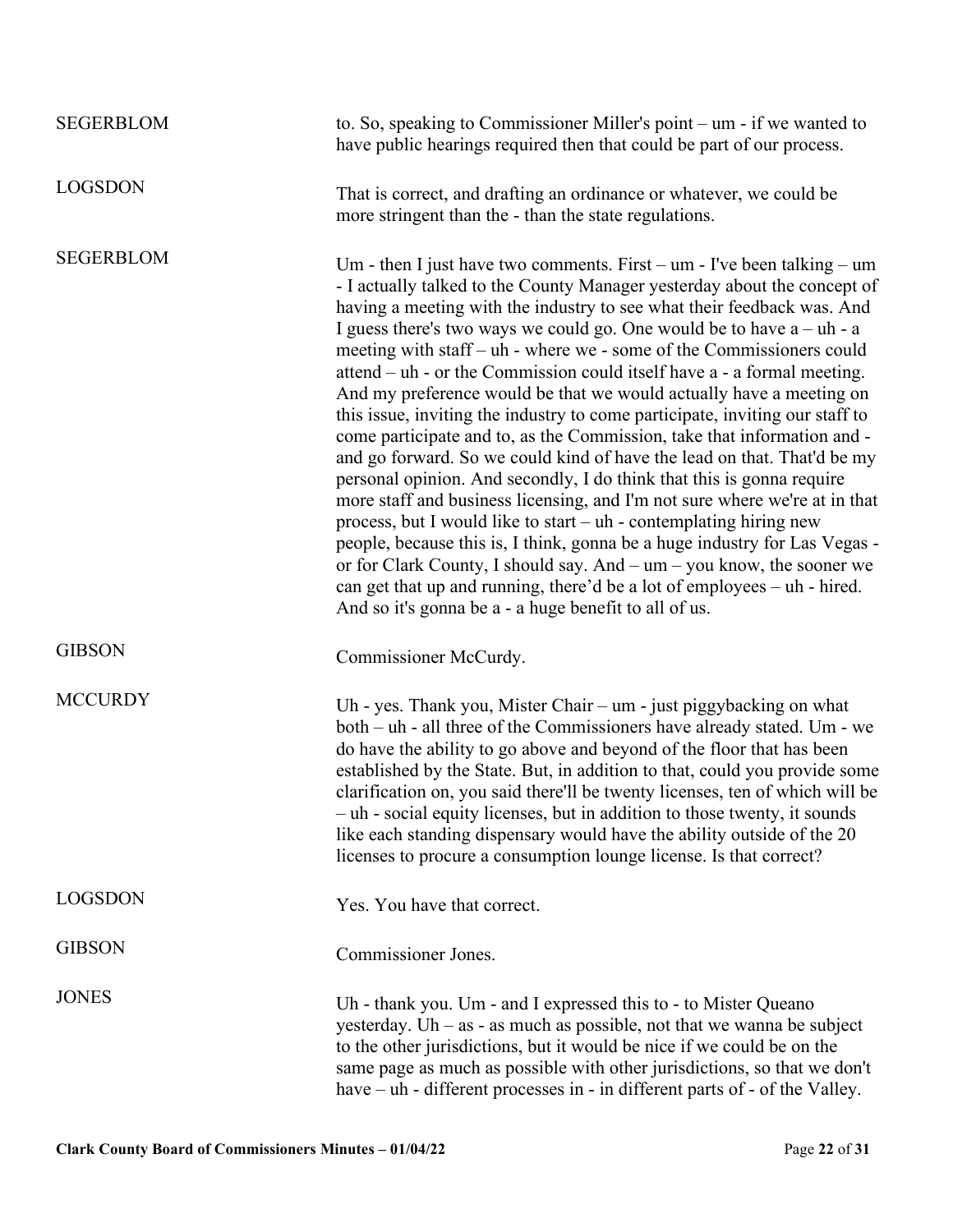GIBSON I, just a couple of comments. Um - first I think the comment about making sure to the extent humanly possible that we're uniformly doing what we do in this Valley, all the cities in the County. Um – the - and so that probably means  $a - a$  - different work group to make sure that we're responding - all of us in a way that makes sense. And of course, it'll be interesting to see what the city's determined to do in terms of taking testimony and – and – uh - and evidence. Uh - but we - we'll trust that you can reach out – um - either through the Manager's Office or you directly to the city attorneys, but in some way, make sure that that happens. I'm concerned about a couple of things that I read in the regs. Um - and I worry a little bit about whether technology has caught up with the requirements and the expectations that we're led to have as a result of what we're reading. If you, when you read in section fifteen – uh - the provision discusses – uh - cleaning the air of the odors, even cleaning the air of the odors emitted in an outdoor setting. So the odor can go all the way to the property line, the boundary, and then may not cross over. Now, I - I've talked to, at length, with staff members, with Air Quality, with the School District about an issue we have a local high school, that is an intolerable situation. And with however many air exchanges that they were approved for, we still have the odors of marijuana wafting through the hallways of the school. And you'll learn when we – th - there's an item that may well be before us and the next month or so – um - and you'll learn that the athletic director cancels outdoor practices some days because of the extent to which they can detect the marijuana odor. The problem is when they come into the gym, their building has similar problems. And so whatever comes out of this needs to lead us all to technology that really works. And I - I'm concerned. I think it's especially important that where we have – um applications from folks that have dispensaries. I understand the tie-in and the entitlement that goes along with all of that. Some of these facilities may not be expandable in a way that will accommodate – um the use of the  $-$  of marijuana. The other thing is that  $-$  uh  $-$  a dispensary doesn't typically - isn't typically associated with the odors that we see with production and cultivation. And  $-$  uh - that may mean the building is wholly inadequate to accommodate capturing and maintaining and retaining everything that is there. And then finally, I'd like you to work with our Air Quality folks to see if there is - aren't - or isn't at least a change that could be made. Now  $I$  my  $-I$  - I see Marci here and  $I - I$  -I'm not inviting you up, but I - I - I may have this, right, I may not have it completely right. But let me just give you shorthand what I'm concerned about. In the case of an air quality complaint, the complaint is received by the Air Quality office, and within two hours there must be a response. If the odor of marijuana is detected, then – um - my understanding is it must be detected more than one time. So it must be detected a second time. And it may be that that needs to be fifteen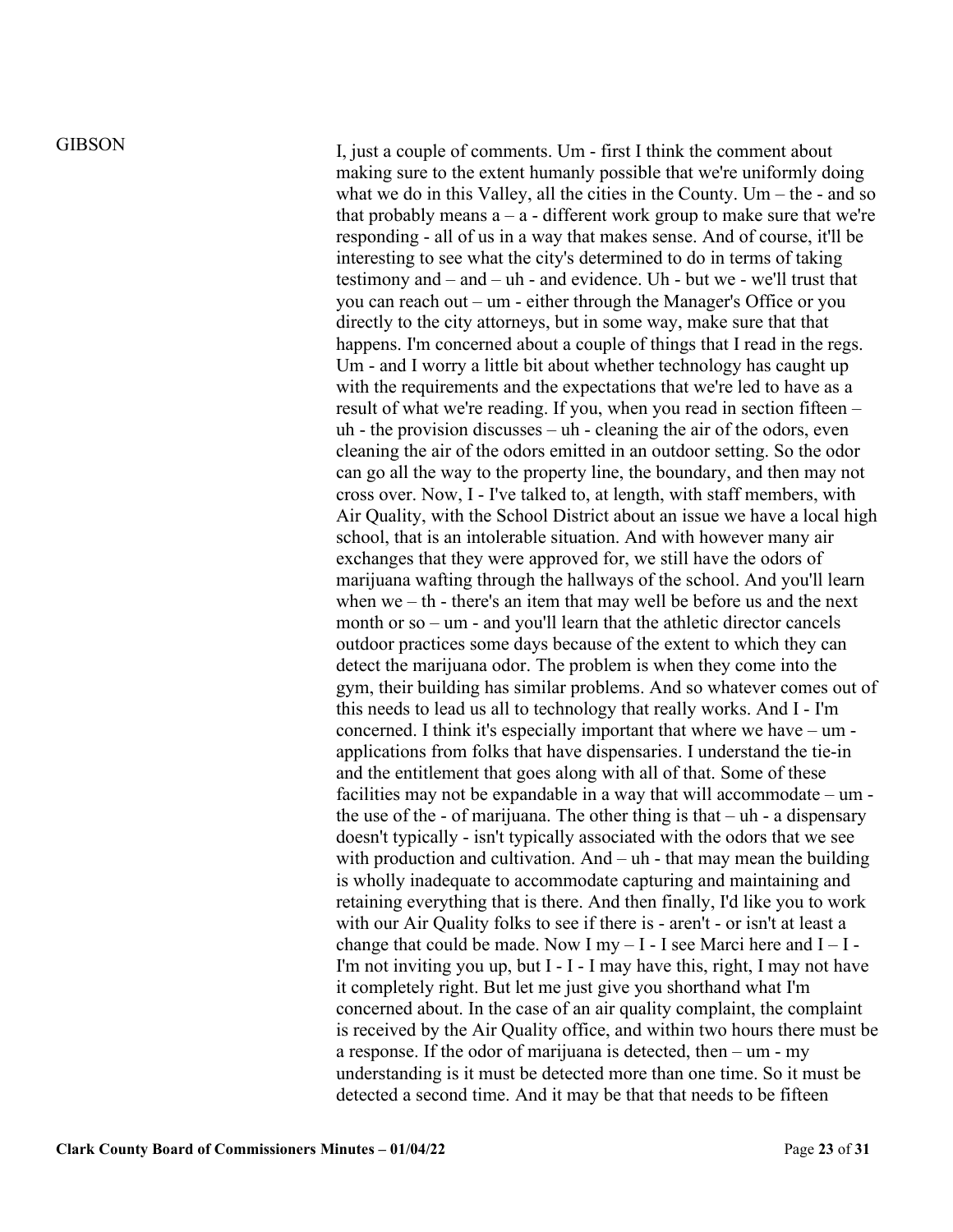| <b>GIBSON</b>    | minutes apart or something like that. But the initial report $-$ um $-$ and the<br>- the individual who reported - who made that report $-$ um - does not<br>count as one of the detections, if you will, of the odor. And I'd like to –<br>$uh - t$ - to have us take a look at that from a legal perspective, to see if<br>the percipient witness, the one who witnessed the odor in the first<br>instance could not be a part of it. And $I - I - I$ don't know what all is<br>involved. I don't know why the regs are written the way they are, I'm -<br>I'm ignorant as to that. But I do think we ought at least look at it,<br>because it, to the extent that we could shorten that, you know, we - we<br>could, I guess we could hire a whole bunch of folks with good noses and<br>we could shorten the time that it takes to investigate an odor complaint,<br>but barring us having that capacity, anything we can do that would<br>shorten that time in one of those things might be not having to have that<br>second observation by the - by the person who is dispatched from Air<br>Quality. And I'm open to just being wrong about that. But it does feel to<br>me that there needs to be some -                                                                                                                                                                                                                                                  |
|------------------|--------------------------------------------------------------------------------------------------------------------------------------------------------------------------------------------------------------------------------------------------------------------------------------------------------------------------------------------------------------------------------------------------------------------------------------------------------------------------------------------------------------------------------------------------------------------------------------------------------------------------------------------------------------------------------------------------------------------------------------------------------------------------------------------------------------------------------------------------------------------------------------------------------------------------------------------------------------------------------------------------------------------------------------------------------------------------------------------------------------------------------------------------------------------------------------------------------------------------------------------------------------------------------------------------------------------------------------------------------------------------------------------------------------------------------------------------------------------|
| <b>SEGERBLOM</b> | So, are - you're advertising for people who wanna go out and smell<br>marijuana?                                                                                                                                                                                                                                                                                                                                                                                                                                                                                                                                                                                                                                                                                                                                                                                                                                                                                                                                                                                                                                                                                                                                                                                                                                                                                                                                                                                   |
| <b>GIBSON</b>    | (laughs) Well – $um$ - whether they want to or not, they're smelling it in<br>some areas. And that's why I'm -                                                                                                                                                                                                                                                                                                                                                                                                                                                                                                                                                                                                                                                                                                                                                                                                                                                                                                                                                                                                                                                                                                                                                                                                                                                                                                                                                     |
| <b>SEGERBLOM</b> | I think our former Chair's probably well-qualified to smell it, at least sh<br>- she gets a lot of complaints about it.                                                                                                                                                                                                                                                                                                                                                                                                                                                                                                                                                                                                                                                                                                                                                                                                                                                                                                                                                                                                                                                                                                                                                                                                                                                                                                                                            |
| <b>GIBSON</b>    | Well, in any case. So $I - I - I$ guess what I'm saying is, as we go through<br>this process and we try and refine exactly how we're going to treat it,<br>what our regs are gonna look like, and what our ordinances may require<br>- um - I'd also ask us to take a look at the air quality thing. And then<br>finally, going back to my first comment, very concerned about the state<br>of the technology. I mean, I truly don't know it, there may well be some<br>home runs out there that - that I'm not aware of, but to the extent that we<br>can engage people who do understand those issues, I would be very<br>much relieved to know that we understand them and that thirty cyc-<br>cycles is - will accomplish X and twenty cycles will accomplish Y and<br>we see those numbers in here, but they're not tied to definition of<br>particular equipment - filtration equipment. So to the extent that any of<br>that is available anywhere, I think we should search for it. So, $d - do -$<br>do you have a sense of what we're asking of you? (laughs) Because the<br>way that this agenda item reads - it's - "Discuss a permitting and<br>approval process where canna - cannabis consumption lounges,<br>presumably in Clark County," we're talking mostly about something that<br>is a State - that is the State set of draft regulations. And it's important for<br>us to understand those, for sure, in order to do something at the county |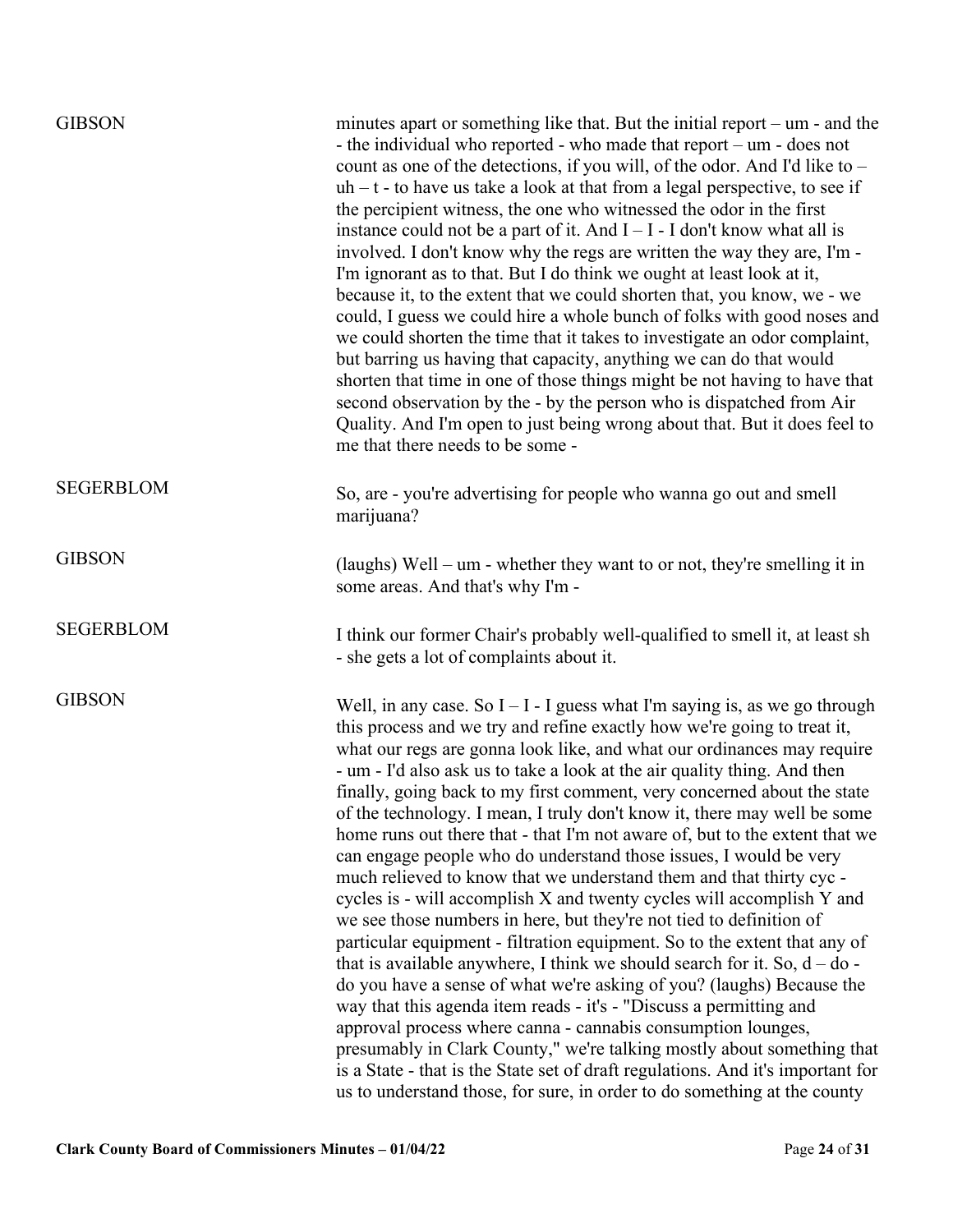| <b>GIBSON</b>      | level, but until we see what the final version is, it's premature for us to<br>go out and start writing. We just need to $-I$ - I guess as we go along to<br>the extent that there can be parallel tracks, we work them $-\mathbf{um} - \mathbf{is} - \mathbf{is}$<br>that - is there some clarity in terms of what we're asking of you?                                                                                                                                                                                                                                                                                                                                                                                                                                                                                                                                                                                                                                                                                                                                                                                                                                                                                                                                                                                                                                                                                                                                                                                                                                                                                                                                                                                                                                                                                                                                                                                                                                                                                                                                                                                                                                           |
|--------------------|------------------------------------------------------------------------------------------------------------------------------------------------------------------------------------------------------------------------------------------------------------------------------------------------------------------------------------------------------------------------------------------------------------------------------------------------------------------------------------------------------------------------------------------------------------------------------------------------------------------------------------------------------------------------------------------------------------------------------------------------------------------------------------------------------------------------------------------------------------------------------------------------------------------------------------------------------------------------------------------------------------------------------------------------------------------------------------------------------------------------------------------------------------------------------------------------------------------------------------------------------------------------------------------------------------------------------------------------------------------------------------------------------------------------------------------------------------------------------------------------------------------------------------------------------------------------------------------------------------------------------------------------------------------------------------------------------------------------------------------------------------------------------------------------------------------------------------------------------------------------------------------------------------------------------------------------------------------------------------------------------------------------------------------------------------------------------------------------------------------------------------------------------------------------------------|
| <b>LOGSDON</b>     | No, I think you guys have given good direction and we'll keep those<br>working groups going and we'll keep you guys updated - what's going<br>on.                                                                                                                                                                                                                                                                                                                                                                                                                                                                                                                                                                                                                                                                                                                                                                                                                                                                                                                                                                                                                                                                                                                                                                                                                                                                                                                                                                                                                                                                                                                                                                                                                                                                                                                                                                                                                                                                                                                                                                                                                                  |
| <b>KIRKPATRICK</b> | C- can I just add one more other thing, can you also $-$ um - include in<br>the discussion – $um$ - at least with the State on the CBD – $um$ - stuff. So,<br>I don't think that that's actually regulated anywhere, and I think that you<br>only have to list it on the label, based on what the regs say - but I mean -<br>so I - I'd be curious and I don't know. Is that something that they can sell<br>all by themselves? Is that - I mean - there seems to be $-$ um $-$ he - here's<br>outlandish - what I'm thinking. I could see a consumption lounge with<br>animals, to support health animal group, where they gave out the pellets<br>to the animals and the people. I mean - I'm just - Commissioner<br>Segerblom as much side - whatever y'all want. Uh - but I just see it<br>going way far. And I think that we have to think like five years from<br>now, right? So I think back to the beginning where - we - it wasn't<br>enough that we said you couldn't have the marijuana leaf on your<br>advertisement. 'Cause then we had to talk about mobile billboards and<br>we had to talk about all these other things that just kept popping up. So<br>it just seems these regs are very broad and basic. And so if we're gonna<br>at some point have the write regulations, we should at least try and get<br>the intent from the State on what their thought process is. But I really<br>think that we have to, at the very least go figure out staffing $-$ um -<br>whether it's the Building Department, Planning, all of those things on<br>what it's gonna cost $us - uh - as$ we go into our next budget cycle. But I<br>also think that we need to really $-$ um $-$ be $-$ uh - putting as much for<br>them to kind of get some intent for us because we know that last time -<br>the legislative intent, there wasn't enough to kind of decide. And – but -<br>and I don't wanna be challenged on this 'cause $I - I$ don't $-$ not - not a fan<br>to having a bunch of people smoking outside myself - but if we're gonna<br>be required to regulate it, I at least want what the legislative branch -<br>um - intended for to happen is my thoughts. |
| <b>GIBSON</b>      | Commissioner -                                                                                                                                                                                                                                                                                                                                                                                                                                                                                                                                                                                                                                                                                                                                                                                                                                                                                                                                                                                                                                                                                                                                                                                                                                                                                                                                                                                                                                                                                                                                                                                                                                                                                                                                                                                                                                                                                                                                                                                                                                                                                                                                                                     |
| <b>SEGERBLOM</b>   | Mister Chair, If I could just follow up. So I'm not sure - is there a way to<br>- can we give direction to the County Manager and the staff, whether we<br>wanna have $-$ uh - the Board $-$ uh - have s - some kind of a public<br>meeting, inviting in - input from - from the industry, or we want the<br>staff to do that. And my – and my preference would be that, at least to                                                                                                                                                                                                                                                                                                                                                                                                                                                                                                                                                                                                                                                                                                                                                                                                                                                                                                                                                                                                                                                                                                                                                                                                                                                                                                                                                                                                                                                                                                                                                                                                                                                                                                                                                                                               |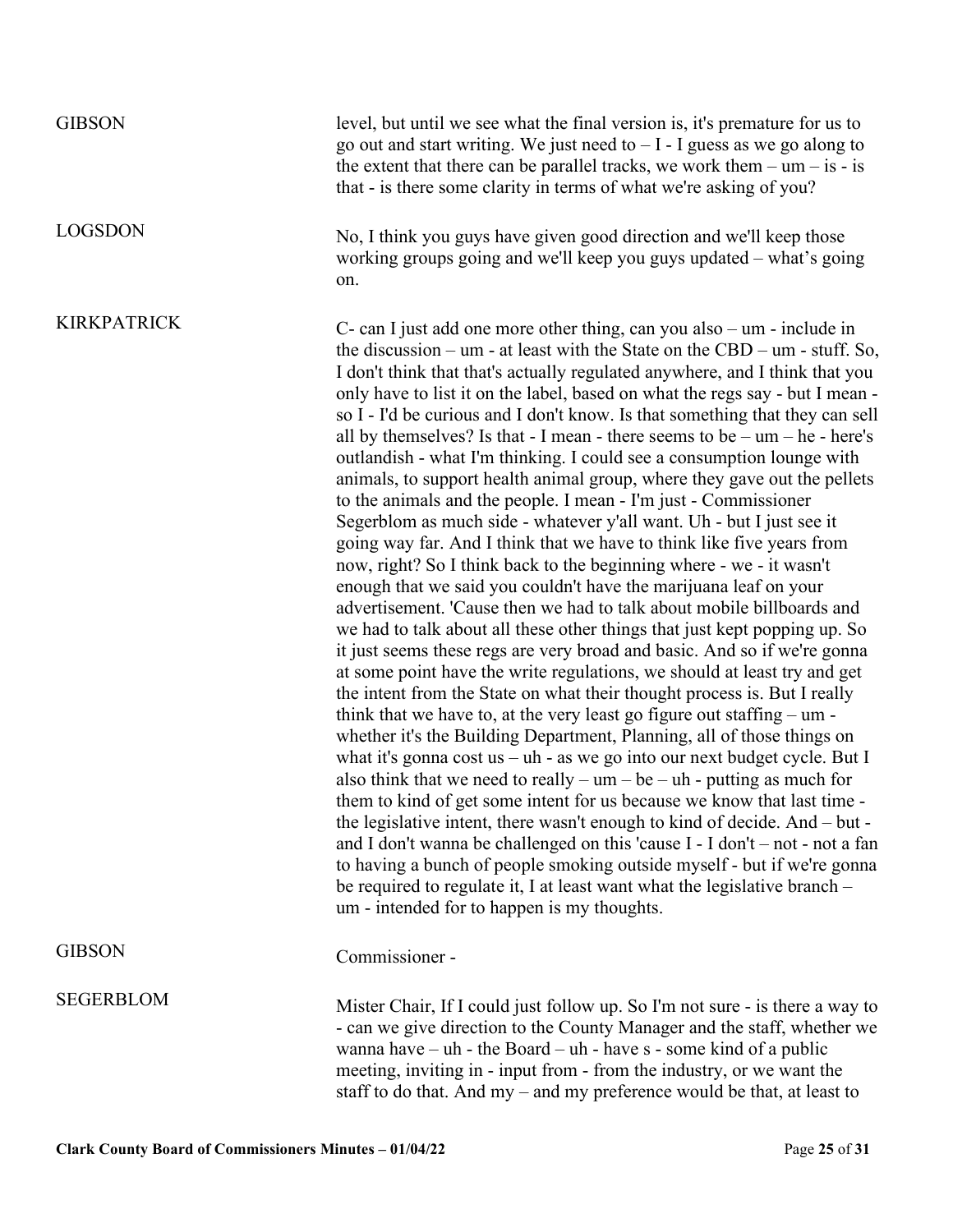| <b>SEGERBLOM</b> | start with, the Board, have some type of meeting where we invite public<br>comment and – and - and start to hear what the industry really wants.                                                                                                                                                                                                                                                                                                                                                                                                                                                                                                                                                                                                                                                                                                                                                                                                                                                                                                                                                                                                                                                                                                                                                 |
|------------------|--------------------------------------------------------------------------------------------------------------------------------------------------------------------------------------------------------------------------------------------------------------------------------------------------------------------------------------------------------------------------------------------------------------------------------------------------------------------------------------------------------------------------------------------------------------------------------------------------------------------------------------------------------------------------------------------------------------------------------------------------------------------------------------------------------------------------------------------------------------------------------------------------------------------------------------------------------------------------------------------------------------------------------------------------------------------------------------------------------------------------------------------------------------------------------------------------------------------------------------------------------------------------------------------------|
| <b>GIBSON</b>    | $I - I$ - I don't have a problem with that. I'm not gonna say - I think that if<br>$-$ uh - if we hold such a meeting, we ought to hold a public meeting.<br>There probably will be a lot of work that will have to be done after we<br>hold that meeting. Unless there's somebody that feels to the contrary. I<br>don't, I think that we should do that. Now, the concern is that we don't<br>wanna get too far in front of this. So – $um$ - Miss King is you look at,<br>and we time, something like that. Um - it'll be important that we figure<br>out either what it is that we're - you know - so that we're restricting or<br>defining the area and the scope of our conversation $-\mathbf{u}$ - or we've<br>waited long enough that it's kind of defined for us by what the State<br>appears to be doing. So $I - I - I$ think it would be premature to jump at it<br>right now. I think we need to make sure that the State is hearing – uh -<br>you know $-$ a $-$ a very unconflicted set of commentary from the public<br>and from the industry. And then as that refines itself, then there will be a<br>- a - an important intersection for local government. And I think that's –<br>that - that's my sense of it, unless there's anyone that feels differently<br>about that. |
| <b>SEGERBLOM</b> | Just - just to follow up on that. I don't wanna get too far behind either<br>because this is going to be a huge industry. And so $-$ um $-$ to the extent<br>maybe Vince can monitor and - and staff can monitor and see where we<br>are, but $I - I$ - I think that we can even go in tandem, I think we're better<br>off and, 'cause we have to do our regulations, which are gonna take our,<br>all that time, also, so, anyway this is my comment.                                                                                                                                                                                                                                                                                                                                                                                                                                                                                                                                                                                                                                                                                                                                                                                                                                           |
| <b>GIBSON</b>    | So is that - is there clarity there?                                                                                                                                                                                                                                                                                                                                                                                                                                                                                                                                                                                                                                                                                                                                                                                                                                                                                                                                                                                                                                                                                                                                                                                                                                                             |
| <b>KING</b>      | Uh - can you remind me when the next public forum is on the CCB<br>side?                                                                                                                                                                                                                                                                                                                                                                                                                                                                                                                                                                                                                                                                                                                                                                                                                                                                                                                                                                                                                                                                                                                                                                                                                         |
| <b>LOGSDON</b>   | They haven't scheduled anything yet, but they're saying end of January<br>for their next workshop.                                                                                                                                                                                                                                                                                                                                                                                                                                                                                                                                                                                                                                                                                                                                                                                                                                                                                                                                                                                                                                                                                                                                                                                               |
| <b>GIBSON</b>    | Okay.                                                                                                                                                                                                                                                                                                                                                                                                                                                                                                                                                                                                                                                                                                                                                                                                                                                                                                                                                                                                                                                                                                                                                                                                                                                                                            |
| <b>KING</b>      | So would the Board want to have a workshop sooner rather than later if<br>the intent is to provide feedback from the County to the CCB on the<br>draft regulations or you'd $-$                                                                                                                                                                                                                                                                                                                                                                                                                                                                                                                                                                                                                                                                                                                                                                                                                                                                                                                                                                                                                                                                                                                  |
| <b>GIBSON</b>    | Well, I'm not -                                                                                                                                                                                                                                                                                                                                                                                                                                                                                                                                                                                                                                                                                                                                                                                                                                                                                                                                                                                                                                                                                                                                                                                                                                                                                  |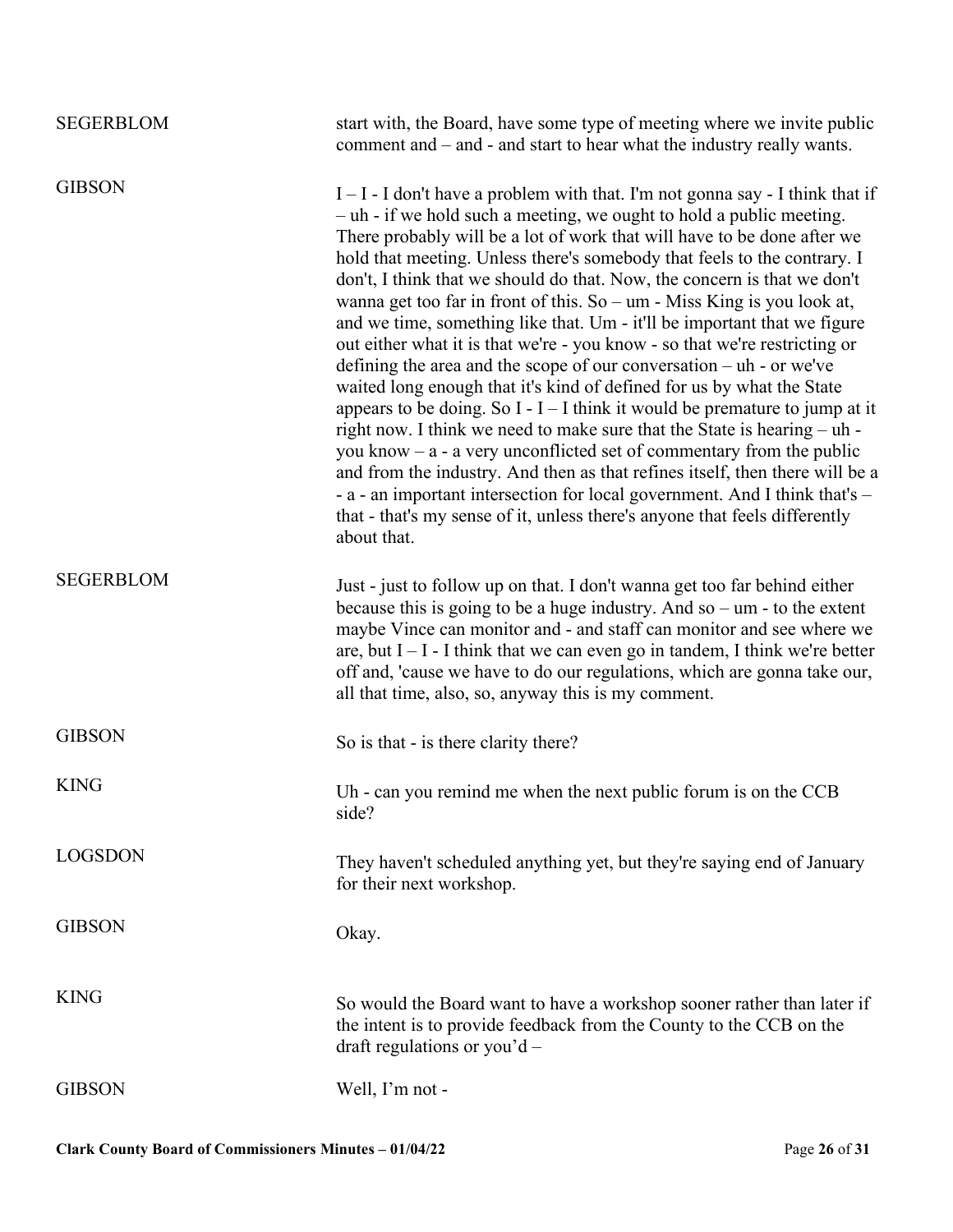| <b>KING</b>      | -just you guys need to let me know what you'd -                                                                                                                                                                                                                                                                                                                                                                                                                                                                                                                                                                                                                                                                                                                                                                                                                                         |
|------------------|-----------------------------------------------------------------------------------------------------------------------------------------------------------------------------------------------------------------------------------------------------------------------------------------------------------------------------------------------------------------------------------------------------------------------------------------------------------------------------------------------------------------------------------------------------------------------------------------------------------------------------------------------------------------------------------------------------------------------------------------------------------------------------------------------------------------------------------------------------------------------------------------|
| <b>MCCURDY</b>   | Mister Chair -                                                                                                                                                                                                                                                                                                                                                                                                                                                                                                                                                                                                                                                                                                                                                                                                                                                                          |
| <b>KING</b>      | - prefer -                                                                                                                                                                                                                                                                                                                                                                                                                                                                                                                                                                                                                                                                                                                                                                                                                                                                              |
| <b>GIBSON</b>    | Commissioner McCurdy.                                                                                                                                                                                                                                                                                                                                                                                                                                                                                                                                                                                                                                                                                                                                                                                                                                                                   |
| <b>MCCURDY</b>   | Thank you, Mister Chair. I think it also would be prudent of us to make<br>sure that we get some type of update from the Chair of the CCB or $a - a$<br>designee before, you know, we engage in trying to craft what we believe<br>through the public would be the best path forward for us. So to, just,<br>putting it out there.                                                                                                                                                                                                                                                                                                                                                                                                                                                                                                                                                      |
| <b>GIBSON</b>    | Well, maybe it makes sense for the State's process to continue. And as<br>soon as we have an opportunity to see what happens in this public<br>forum, then we can respond and - and we'll have something, but I don't<br>know that we'll have much, but we'll have something on which to kind<br>of guide us as we go through the discussion. I'm not sure that I see our<br>role since they are licensees of the CCB. I don't know that our role is to<br>get in between them and start recommending things that licensees for<br>instance, are anxious to have us put forward to the CCB. But there's<br>plenty of opportunity for that. If this process that is a State process will<br>continue to work, and then we react to that. I think it might be better for<br>us to wait until after that first $-$ um - public forum that - if that's all right<br>with the Commissioners? |
| <b>SEGERBLOM</b> | That's - that's fine. Maybe look in February, but (unintelligible) I don't<br>wanna Since our process is gonna take a long time and they have to,<br>once they finished, they're gonna have to publish, all that stuff. So, but, I<br>was with $-$ as long as it's on our radar. Thank you.                                                                                                                                                                                                                                                                                                                                                                                                                                                                                                                                                                                             |
| <b>KING</b>      | We'll monitor it and - and keep you all updated. And $-$ um - kind of<br>assess when the proper time is for you all to have a public workshop.                                                                                                                                                                                                                                                                                                                                                                                                                                                                                                                                                                                                                                                                                                                                          |
| <b>GIBSON</b>    | And I think it's $a - a$ wise thing for us to have whatever dialogue we can<br>have with the Board, the CCP Board. Thank you.                                                                                                                                                                                                                                                                                                                                                                                                                                                                                                                                                                                                                                                                                                                                                           |
| <b>ACTION</b>    | Staff was directed to provide the Board with updates from the Nevada<br>Cannabis Compliance Board and monitor changes for a future workshop<br>meeting. No action was taken by the Board.                                                                                                                                                                                                                                                                                                                                                                                                                                                                                                                                                                                                                                                                                               |

**ITEM NO. 37** Go into closed session, pursuant to NRS 241.015(3)(b)(2), to receive information from the District Attorney regarding potential or existing litigation involving a matter over which the Board has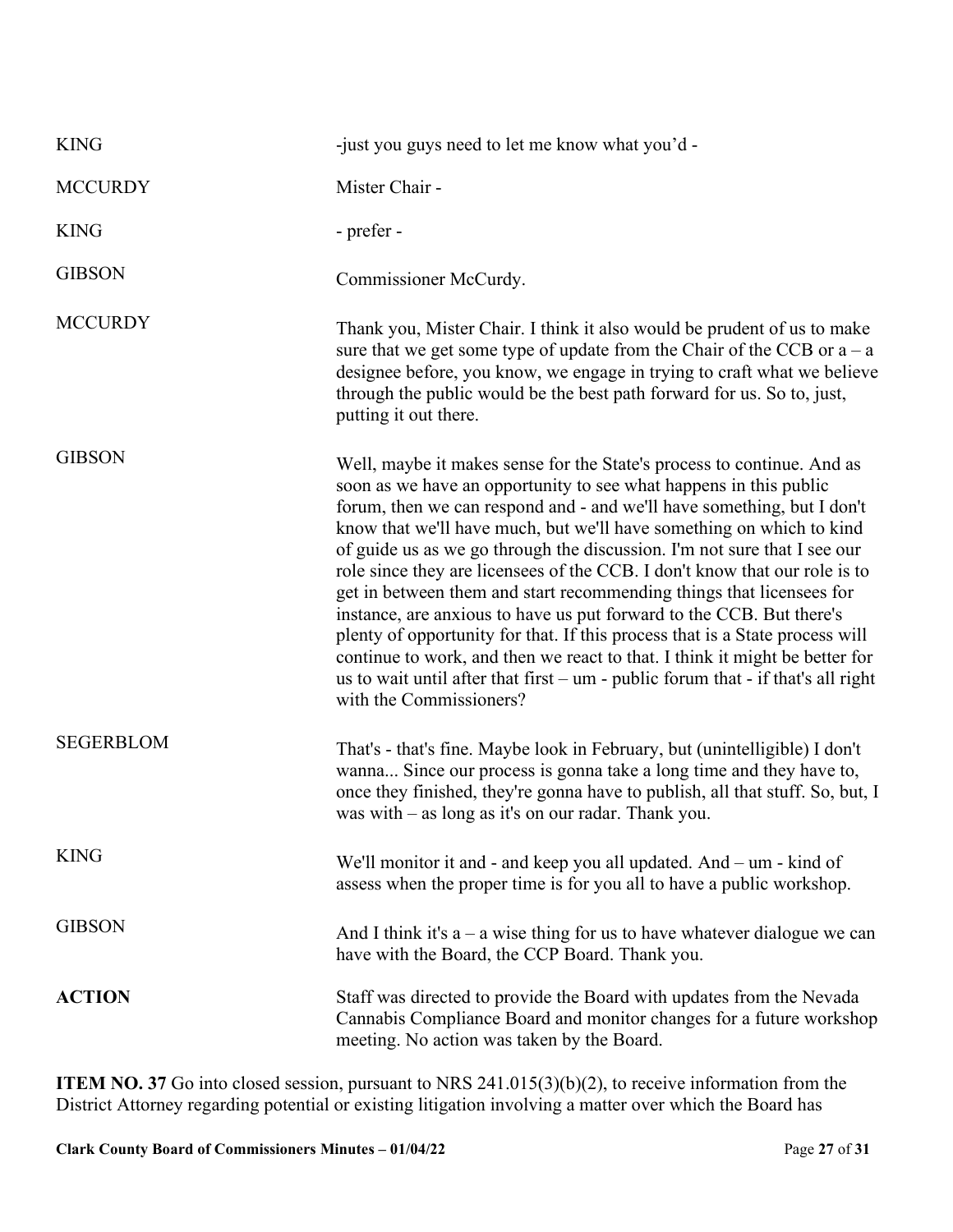supervision, control, jurisdiction or advisory power, and to deliberate toward a decision on the matter, and pursuant to NRS Chapter 288.220, to receive a report on the status of ongoing labor negotiations; and direct staff accordingly. (For possible action)

| <b>KING</b>            | Uh - Chair Gibson $-$ uh - that does conclude the agenda for today. And<br>we do have a closed door $-\text{um} - \text{uh} - \text{public} - \text{um}$ - item after this. So<br>you can now go into the second portion of the public comment.                                                                                                                                                                                                                                                                                                                                                                                                                                                                                                                                                                                                                                                                                                                                                                                                                                                                                                                                                                                                                                                                                                                                                                                                                                                                                                                                                                                                                                                                                                                                                                                                                                                  |
|------------------------|--------------------------------------------------------------------------------------------------------------------------------------------------------------------------------------------------------------------------------------------------------------------------------------------------------------------------------------------------------------------------------------------------------------------------------------------------------------------------------------------------------------------------------------------------------------------------------------------------------------------------------------------------------------------------------------------------------------------------------------------------------------------------------------------------------------------------------------------------------------------------------------------------------------------------------------------------------------------------------------------------------------------------------------------------------------------------------------------------------------------------------------------------------------------------------------------------------------------------------------------------------------------------------------------------------------------------------------------------------------------------------------------------------------------------------------------------------------------------------------------------------------------------------------------------------------------------------------------------------------------------------------------------------------------------------------------------------------------------------------------------------------------------------------------------------------------------------------------------------------------------------------------------|
| <b>ACTION</b>          | Commissioner Gibson advised that the Board would go into a closed<br>session following Public Comments. No action was taken by the Board.                                                                                                                                                                                                                                                                                                                                                                                                                                                                                                                                                                                                                                                                                                                                                                                                                                                                                                                                                                                                                                                                                                                                                                                                                                                                                                                                                                                                                                                                                                                                                                                                                                                                                                                                                        |
| <b>PUBLIC COMMENT</b>  |                                                                                                                                                                                                                                                                                                                                                                                                                                                                                                                                                                                                                                                                                                                                                                                                                                                                                                                                                                                                                                                                                                                                                                                                                                                                                                                                                                                                                                                                                                                                                                                                                                                                                                                                                                                                                                                                                                  |
| <b>GIBSON</b>          | Thank you. And anyone wishing to make comment to the board, please<br>come forward, state your name and spell your last name and limit your<br>comments to three minutes. Thank you. Morning Daniel.                                                                                                                                                                                                                                                                                                                                                                                                                                                                                                                                                                                                                                                                                                                                                                                                                                                                                                                                                                                                                                                                                                                                                                                                                                                                                                                                                                                                                                                                                                                                                                                                                                                                                             |
| <b>DANIEL BRAISTED</b> | Congratulations Chairman.                                                                                                                                                                                                                                                                                                                                                                                                                                                                                                                                                                                                                                                                                                                                                                                                                                                                                                                                                                                                                                                                                                                                                                                                                                                                                                                                                                                                                                                                                                                                                                                                                                                                                                                                                                                                                                                                        |
| <b>GIBSON</b>          | Thank you.                                                                                                                                                                                                                                                                                                                                                                                                                                                                                                                                                                                                                                                                                                                                                                                                                                                                                                                                                                                                                                                                                                                                                                                                                                                                                                                                                                                                                                                                                                                                                                                                                                                                                                                                                                                                                                                                                       |
| <b>BRAISTED</b>        | Happy New Year. Daniel Braisted, B-R-A-I-S-T-E-D. Couple items, I<br>wanna acknowledge that the fifty LED lights that were on par- that were<br>on during the day from, on Paradise from DI to Sahara, had finally been<br>turned off during the day. Now we still have lights that are on from<br>Twain to Sierra Vista, and I'm still interested in knowing how - how<br>much those lights cost us on an hourly or daily basis. I think that's<br>something that this group should know about. Second item, the City and<br>County wrong - wrongly spent three point two million dollars on West<br>Legacy Park. Those parks should - the - the plaques should be placed in<br>a high traffic area, like a high school or a library instead of paying the<br>three point two million, majority of that call - costs went to the - the<br>fencing that's around it. The money should be spent to teach constituents<br>how to develop additional sources of income. Uh - third item, the<br>Chamber of Commerce on Tuesday the Eighteenth is having their<br>preview. It's being held at the Allegiant Stadium. Mister Chairman, I'm<br>asking you to consider moving your meeting to the afternoon of that<br>Tuesday. Currently, the core of that though, the preview has always<br>been in the morning. And if you consider moving this meeting to start at<br>maybe after lunch $-$ to $-$ and then encourage your districts to have a<br>booth there that features items that are made and services that are made<br>in their district. Wait, who - who knows in this town what's made<br>besides dice clocks? So, I encourage you to consider that, sir. Uh - and<br>I'm asking that statewide that these committees that are called Parks and<br>Recreation need to be called Education, Parks and Recreation. The<br>bunch of the problems that you have is just lack of education, the |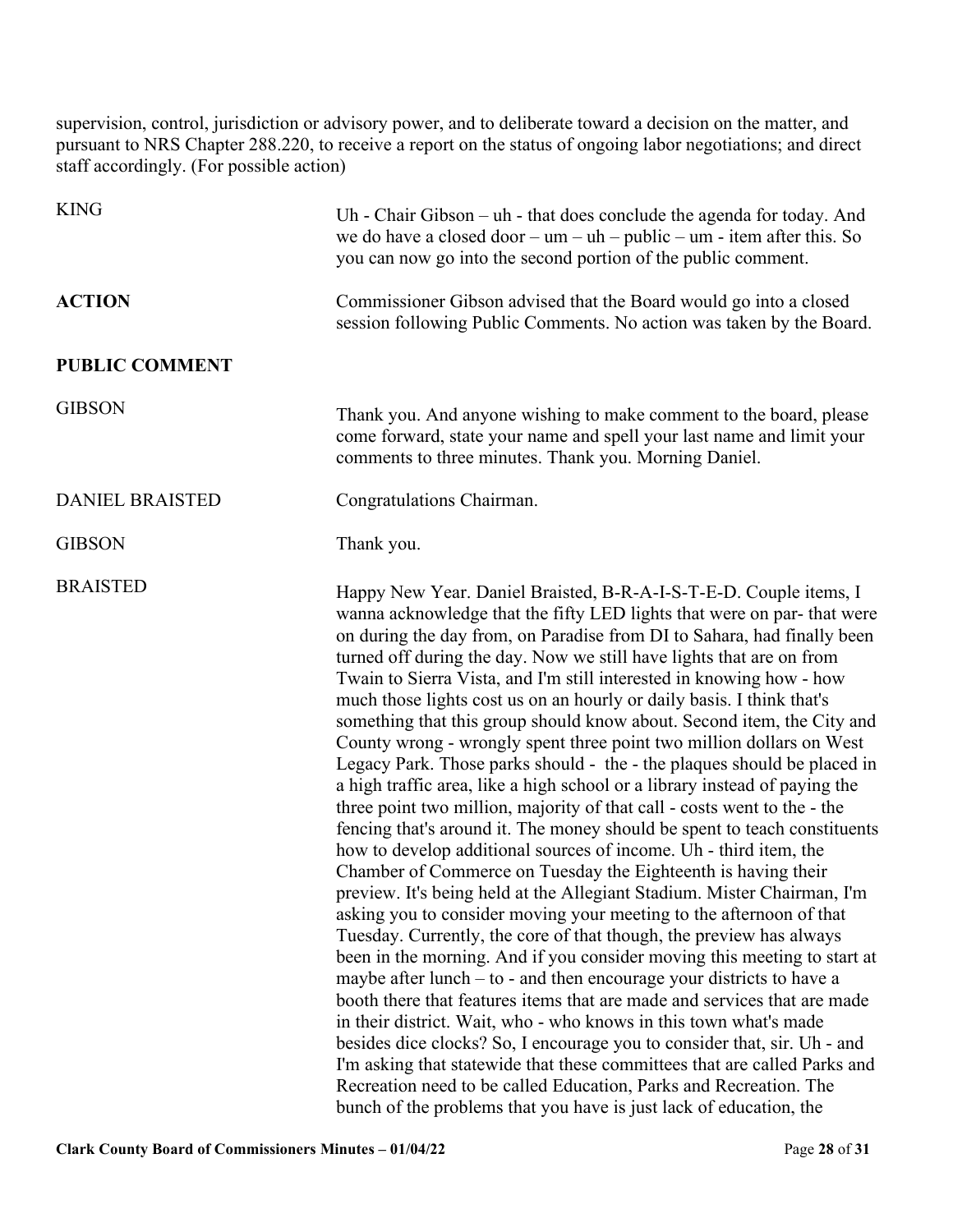| <b>BRAISTED</b>     | homeless situation I think. And we just need a group that's focused on<br>getting education out. There is all these free classes on the internet and<br>all these things that we need to focus on that. And then these are some<br>of the things that I'm going to be working on. Uh - again, I'm asking that<br>$-\uh$ – Team Reid seek permission to spend their money to build studio<br>apartments in each one of your districts and put the name Senator Reid<br>on those buildings. I think that would - instead of spending it to change<br>the name of an airport. Thank you and have a good year.                                                                                                                                                                                                                                                                                                                                                                                                                                                                                                                                                                                                                                                                                            |
|---------------------|-------------------------------------------------------------------------------------------------------------------------------------------------------------------------------------------------------------------------------------------------------------------------------------------------------------------------------------------------------------------------------------------------------------------------------------------------------------------------------------------------------------------------------------------------------------------------------------------------------------------------------------------------------------------------------------------------------------------------------------------------------------------------------------------------------------------------------------------------------------------------------------------------------------------------------------------------------------------------------------------------------------------------------------------------------------------------------------------------------------------------------------------------------------------------------------------------------------------------------------------------------------------------------------------------------|
| <b>GIBSON</b>       | Is there - I have one other $-\text{uh}$ - person who's expressed an interest in<br>speaking, so, Mike Wolther.                                                                                                                                                                                                                                                                                                                                                                                                                                                                                                                                                                                                                                                                                                                                                                                                                                                                                                                                                                                                                                                                                                                                                                                       |
| <b>MIKE WOLTHER</b> | Yes. Uh - I'm going to speak on two things. Uh - one is on the agenda<br>number eleven. And so I - I'm going to speak on the other matter now.<br>And then do I speak on that number eleven then?                                                                                                                                                                                                                                                                                                                                                                                                                                                                                                                                                                                                                                                                                                                                                                                                                                                                                                                                                                                                                                                                                                     |
| <b>GIBSON</b>       | You can speak on them $-$ uh - in whatever order you wish. Your name is<br>Walther, W-A-L-T-H-E-                                                                                                                                                                                                                                                                                                                                                                                                                                                                                                                                                                                                                                                                                                                                                                                                                                                                                                                                                                                                                                                                                                                                                                                                      |
| <b>WOLTHER</b>      | No, W-O-L                                                                                                                                                                                                                                                                                                                                                                                                                                                                                                                                                                                                                                                                                                                                                                                                                                                                                                                                                                                                                                                                                                                                                                                                                                                                                             |
| <b>GIBSON</b>       | O-L, okay.                                                                                                                                                                                                                                                                                                                                                                                                                                                                                                                                                                                                                                                                                                                                                                                                                                                                                                                                                                                                                                                                                                                                                                                                                                                                                            |
| <b>WOLTHER</b>      | T-H-E-R, Sir.                                                                                                                                                                                                                                                                                                                                                                                                                                                                                                                                                                                                                                                                                                                                                                                                                                                                                                                                                                                                                                                                                                                                                                                                                                                                                         |
| <b>GIBSON</b>       | All right.                                                                                                                                                                                                                                                                                                                                                                                                                                                                                                                                                                                                                                                                                                                                                                                                                                                                                                                                                                                                                                                                                                                                                                                                                                                                                            |
| <b>WOLTHER</b>      | Right, the first one I wanna speak on is, oh, my name is Mike Wolther.<br>My address is Thirteen Twenty-Five - uh - Los Meadows - uh - Las<br>Vegas. All right. Uh - I think they'd snuck one in on you guys. This is in<br>your hallway out here. And I - I got it last time I was here speaking<br>before, and this woman is running for Senator and her opening<br>statement here is, "This is war. We are rising." This is code. Lemme<br>read a little more. Inter - she's the only one that's in here. It's not fair and<br>balanced. She says, w - the question is, that she wrote "Was there fraud<br>in the 2020 election? Absolutely. We see the investigations, that data<br>and evidence that has c- continued to come forth, prove that fraud<br>occurred." Why is this garbage in your - in your place of business here?<br>This is the people's house. This is not - this is not fair and balanced. It's<br>propaganda. It needs to go away. If it was one thing, it'd be something,<br>but it's not. Here's another, here's Tony Lane and another one of their<br>rag sheets. And it says, "Help Tony win this fight." Always fight. "We<br>are not only in need of open up our schools, churches, and businesses,<br>but we need to keep them safe from big government overreach and |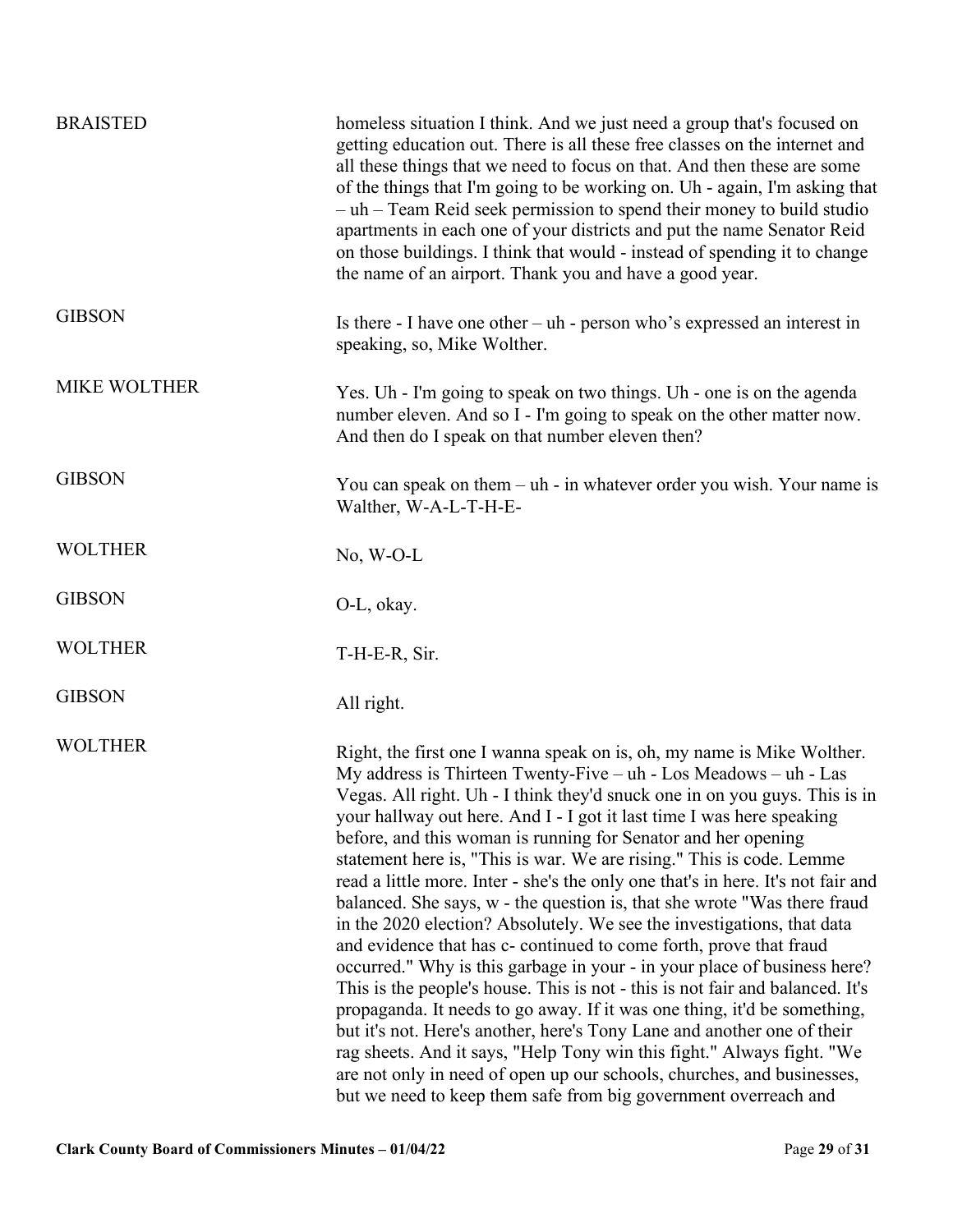| <b>WOLTHER</b> | Nancy Pelosi's agenda." Now, why is this kind of - it's $-$ sh - I don't<br>mind an advertisement. The other, guy's got an advertisement here. I<br>believe in freedom of speech. I don't believe in freedom of - to spread<br>propaganda in a public house like this. If you wanna put this in a bar<br>and somebody's dumb enough to pick it up, okay, that's okay. Not here.<br>This one, "This is war. We are rising." It goes on over on this man. His<br>name's Thomas Hicks. He's running for something, but basically his<br>whole thing is he's blaming. Uh - Thomas is blaming $-$ uh - let's see<br>where, oh, mostly - uh - here, I'll read this. It says - uh - he picks on<br>minorities. He picks on the homeless. "It's all their fault." That shouldn't<br>be here. That's what I've got to say. You're being used. This is - this isn't<br>right. And if, oh, there was one that I didn't get to pick and bring last<br>time that I had, totally against women. I couldn't believe it. If, my wife<br>read it and went, "What the heck is this about?" She didn't say, "Heck."<br>So that's what I've got to say about it, go read what you've got out in<br>your front. This isn't good for m- the minorities. It isn't good for poor<br>people. It isn't good for fair and balanced people. It isn't good for us.<br>Propaganda is propaganda. Thank you. |
|----------------|-------------------------------------------------------------------------------------------------------------------------------------------------------------------------------------------------------------------------------------------------------------------------------------------------------------------------------------------------------------------------------------------------------------------------------------------------------------------------------------------------------------------------------------------------------------------------------------------------------------------------------------------------------------------------------------------------------------------------------------------------------------------------------------------------------------------------------------------------------------------------------------------------------------------------------------------------------------------------------------------------------------------------------------------------------------------------------------------------------------------------------------------------------------------------------------------------------------------------------------------------------------------------------------------------------------------------------------------------------------------------------|
| <b>GIBSON</b>  | Thank you, sir.                                                                                                                                                                                                                                                                                                                                                                                                                                                                                                                                                                                                                                                                                                                                                                                                                                                                                                                                                                                                                                                                                                                                                                                                                                                                                                                                                               |
| <b>WOLTHER</b> | I'll come back and speak on the other (unintelligible) at the end.                                                                                                                                                                                                                                                                                                                                                                                                                                                                                                                                                                                                                                                                                                                                                                                                                                                                                                                                                                                                                                                                                                                                                                                                                                                                                                            |
| <b>GIBSON</b>  | Is there anyone else who wishes to speak during the public comment<br>period? There being no one. We're now going to go into a closed session<br>pursuant to NRS two fourty-one oh one five three B two.                                                                                                                                                                                                                                                                                                                                                                                                                                                                                                                                                                                                                                                                                                                                                                                                                                                                                                                                                                                                                                                                                                                                                                      |
| <b>WOLTHER</b> | Would you like me to do that so I can get outta here -                                                                                                                                                                                                                                                                                                                                                                                                                                                                                                                                                                                                                                                                                                                                                                                                                                                                                                                                                                                                                                                                                                                                                                                                                                                                                                                        |
| <b>GIBSON</b>  | No, I'm sorry. Y- you have -                                                                                                                                                                                                                                                                                                                                                                                                                                                                                                                                                                                                                                                                                                                                                                                                                                                                                                                                                                                                                                                                                                                                                                                                                                                                                                                                                  |
| <b>WOLTHER</b> | Okay, that's fine - that's fine.                                                                                                                                                                                                                                                                                                                                                                                                                                                                                                                                                                                                                                                                                                                                                                                                                                                                                                                                                                                                                                                                                                                                                                                                                                                                                                                                              |
| <b>GIBSON</b>  | Okay. And $-$ uh - as a consequence of that meeting, we will recess this<br>meeting until tomorrow morning at nine AM for the zoning agenda.                                                                                                                                                                                                                                                                                                                                                                                                                                                                                                                                                                                                                                                                                                                                                                                                                                                                                                                                                                                                                                                                                                                                                                                                                                  |
| <b>WOLTHER</b> | Are you sure you can't let me do that -                                                                                                                                                                                                                                                                                                                                                                                                                                                                                                                                                                                                                                                                                                                                                                                                                                                                                                                                                                                                                                                                                                                                                                                                                                                                                                                                       |